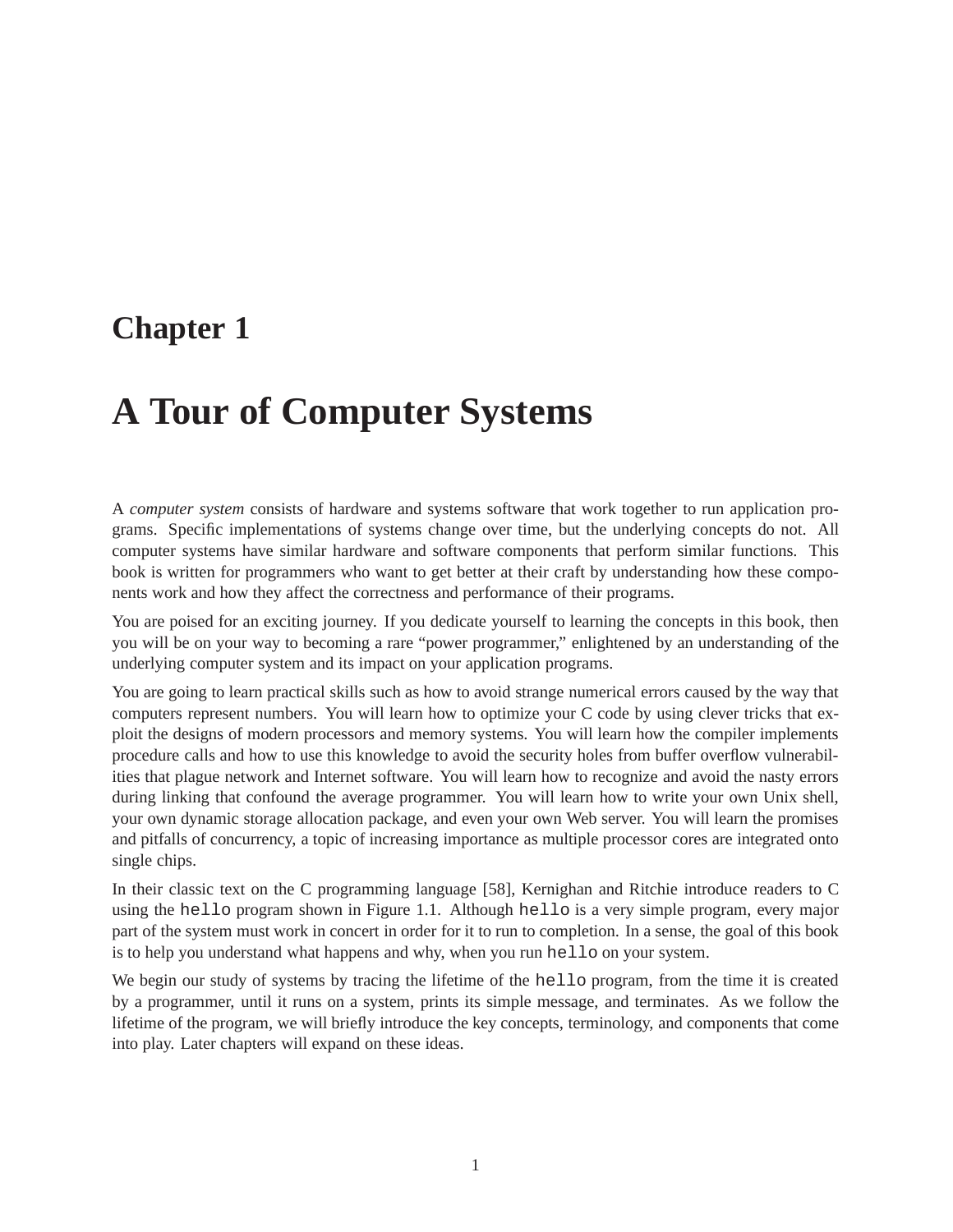*code/intro/hello.c*

```
1 #include <stdio.h>
\mathcal{L}3 int main()
4 {
5 printf("hello, world\n");
6 }
```
*code/intro/hello.c*

#### Figure 1.1: **The hello program.**

# **1.1 Information Is Bits + Context**

Our hello program begins life as a *source program* (or *source file*) that the programmer creates with an editor and saves in a text file called hello.c. The source program is a sequence of bits, each with a value of 0 or 1, organized in 8-bit chunks called *bytes*. Each byte represents some text character in the program.

Most modern systems represent text characters using the ASCII standard that represents each character with a unique byte-sized integer value. For example, Figure 1.2 shows the ASCII representation of the hello.c program.

| #       |            |  |  | include <sp><s tdi<="" th=""><th></th><th></th><th></th><th><math>\overline{\phantom{0}}</math></th><th></th></s></sp> |  |  |    | $\overline{\phantom{0}}$ |        |
|---------|------------|--|--|------------------------------------------------------------------------------------------------------------------------|--|--|----|--------------------------|--------|
|         | 35 105 110 |  |  | 99 108 117 100 101 32 60 115 116 100 105 111                                                                           |  |  |    |                          | 46     |
|         |            |  |  | h > $\n\langle n \rangle$ int <sp>main () <math>\langle n \rangle</math></sp>                                          |  |  |    |                          |        |
|         |            |  |  | 104 62 10 10 105 110 116 32 109 97 105 110 40 41 10 123                                                                |  |  |    |                          |        |
|         |            |  |  | \n <sp> <sp> <sp> <sp> <sp> &gt; p r i n t f ( " h e l</sp></sp></sp></sp></sp>                                        |  |  |    |                          |        |
|         |            |  |  | 10 32 32 32 32 112 114 105 110 116 102 40 34 104 101 108                                                               |  |  |    |                          |        |
| $\perp$ | $\circ$    |  |  | , <sp> w o r l d \ n " ) ; \n }</sp>                                                                                   |  |  |    |                          |        |
| 108 111 |            |  |  | 44 32 119 111 114 108 100 92 110 34 41                                                                                 |  |  | 59 |                          | 10 125 |

### Figure 1.2: **The ASCII text representation of hello.c.**

The hello.c program is stored in a file as a sequence of bytes. Each byte has an integer value that corresponds to some character. For example, the first byte has the integer value 35, which corresponds to the character '#'. The second byte has the integer value 105, which corresponds to the character 'i', and so on. Notice that each text line is terminated by the invisible *newline* character '\n', which is represented by the integer value 10. Files such as hello.c that consist exclusively of ASCII characters are known as *text files*. All other files are known as *binary files*.

The representation of hello.c illustrates a fundamental idea: All information in a system — including disk files, programs stored in memory, user data stored in memory, and data transferred across a network — is represented as a bunch of bits. The only thing that distinguishes different data objects is the context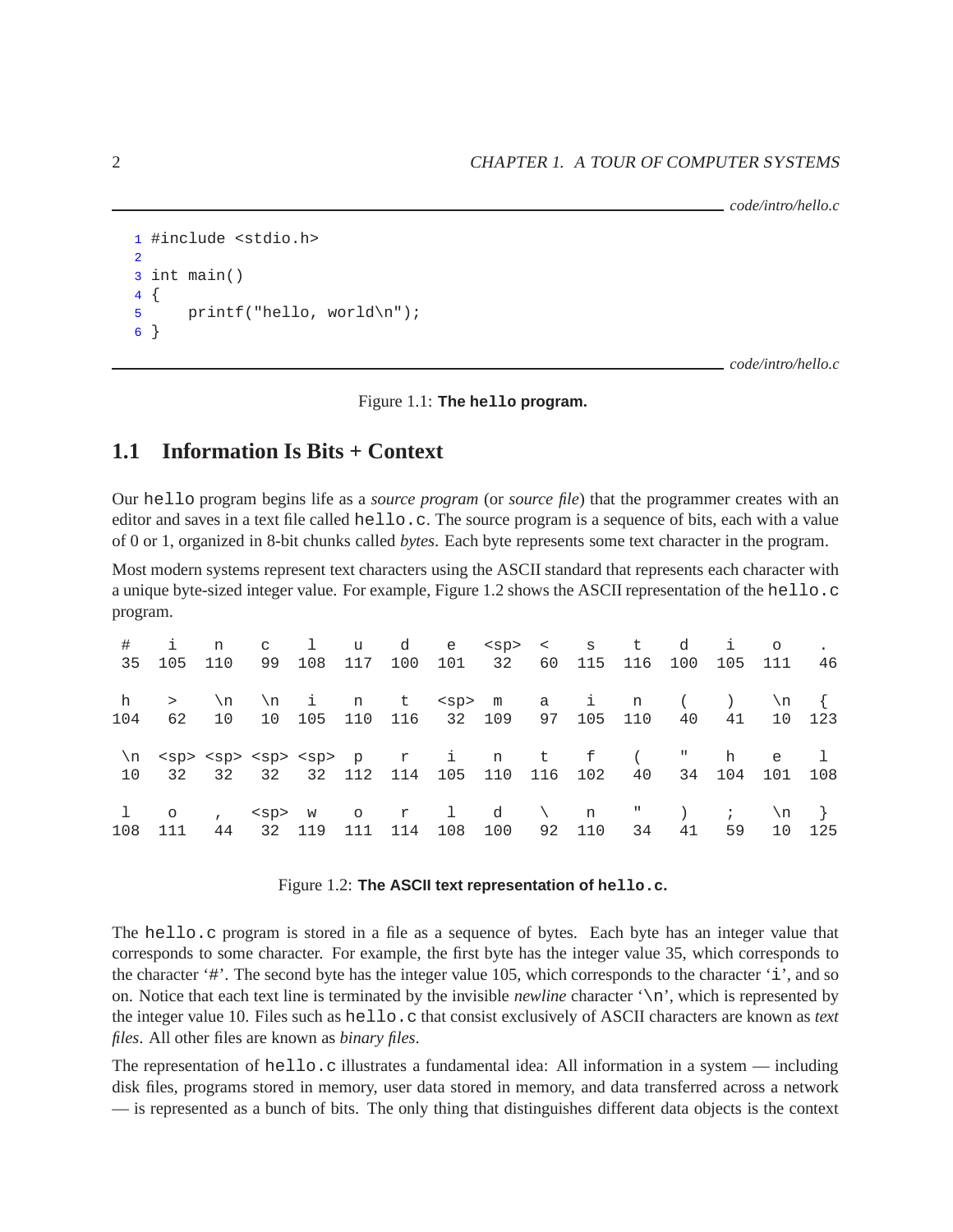in which we view them. For example, in different contexts, the same sequence of bytes might represent an integer, floating-point number, character string, or machine instruction.

As programmers, we need to understand machine representations of numbers because they are not the same as integers and real numbers. They are finite approximations that can behave in unexpected ways. This fundamental idea is explored in detail in Chapter 2.

#### **Aside: Origins of the C programming language.**

C was developed from 1969 to 1973 by Dennis Ritchie of Bell Laboratories. The American National Standards Institute (ANSI) ratified the ANSI C standard in 1989, and this standardization later became the responsibility of the International Standards Organization (ISO). The standards define the C language and a set of library functions known as the *C standard library*. Kernighan and Ritchie describe ANSI C in their classic book, which is known affectionately as "K&R" [58]. In Ritchie's words [88], C is "quirky, flawed, and an enormous success." So why the success?

- *C was closely tied with the Unix operating system.* C was developed from the beginning as the system programming language for Unix. Most of the Unix kernel, and all of its supporting tools and libraries, were written in C. As Unix became popular in universities in the late 1970s and early 1980s, many people were exposed to C and found that they liked it. Since Unix was written almost entirely in C, it could be easily ported to new machines, which created an even wider audience for both C and Unix.
- *C is a small, simple language.* The design was controlled by a single person, rather than a committee, and the result was a clean, consistent design with little baggage. The K&R book describes the complete language and standard library, with numerous examples and exercises, in only 261 pages. The simplicity of C made it relatively easy to learn and to port to different computers.
- *C was designed for a practical purpose.* C was designed to implement the Unix operating system. Later, other people found that they could write the programs they wanted, without the language getting in the way.

C is the language of choice for system-level programming, and there is a huge installed base of application-level programs as well. However, it is not perfect for all programmers and all situations. C pointers are a common source of confusion and programming errors. C also lacks explicit support for useful abstractions such as classes, objects, and exceptions. Newer languages such as C++ and Java address these issues for application-level programs. **End Aside.**

# **1.2 Programs Are Translated by Other Programs into Different Forms**

The hello program begins life as a high-level C program because it can be read and understood by human beings in that form. However, in order to run hello.c on the system, the individual C statements must be translated by other programs into a sequence of low-level *machine-language* instructions. These instructions are then packaged in a form called an *executable object program* and stored as a binary disk file. Object programs are also referred to as *executable object files*.

On a Unix system, the translation from source file to object file is performed by a *compiler driver*:

unix> gcc -o hello hello.c

Here, the GCC compiler driver reads the source file hello.c and translates it into an executable object file hello. The translation is performed in the sequence of four phases shown in Figure 1.3. The programs that perform the four phases (*preprocessor*, *compiler*, *assembler*, and *linker*) are known collectively as the *compilation system*.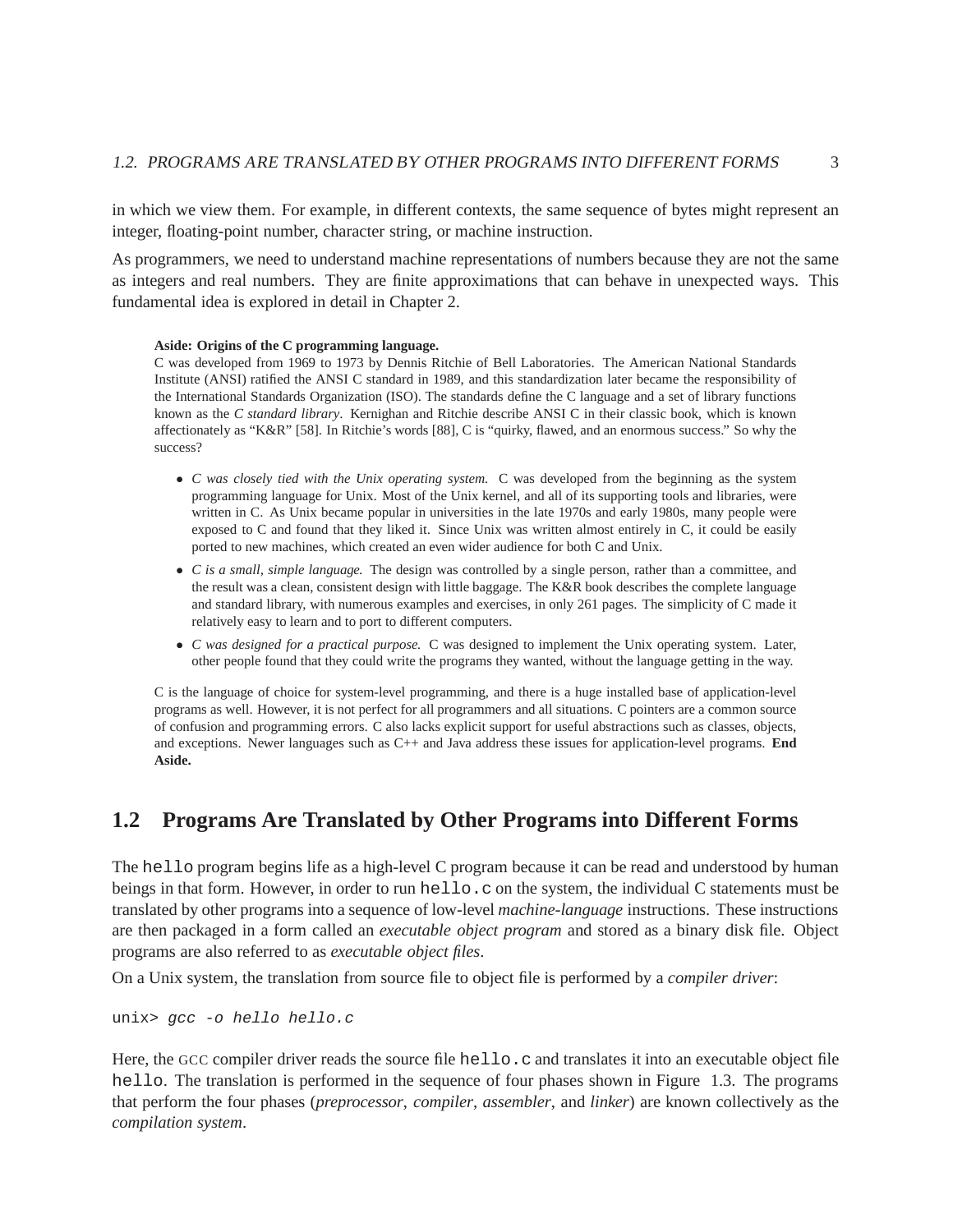

Figure 1.3: **The compilation system.**

- *Preprocessing phase*. The preprocessor (cpp) modifies the original C program according to directives that begin with the # character. For example, the #include <stdio.h> command in line 1 of hello.c tells the preprocessor to read the contents of the system header file stdio.h and insert it directly into the program text. The result is another C program, typically with the  $\therefore$  i suffix.
- *Compilation phase.* The compiler (cc1) translates the text file hello. i into the text file hello.s, which contains an *assembly-language program*. Each statement in an assembly-language program exactly describes one low-level machine-language instruction in a standard text form. Assembly language is useful because it provides a common output language for different compilers for different high-level languages. For example, C compilers and Fortran compilers both generate output files in the same assembly language.
- *Assembly phase.* Next, the assembler (as) translates hello.s into machine-language instructions, packages them in a form known as a *relocatable object program*, and stores the result in the object file hello.o. The hello.o file is a binary file whose bytes encode machine language instructions rather than characters. If we were to view hello.  $\circ$  with a text editor, it would appear to be gibberish.
- *Linking phase.* Notice that our hello program calls the print function, which is part of the *standard C library* provided by every C compiler. The printf function resides in a separate precompiled object file called printf.o, which must somehow be merged with our hello.o program. The linker (ld) handles this merging. The result is the hello file, which is an *executable object file* (or simply *executable*) that is ready to be loaded into memory and executed by the system.

#### **Aside: The GNU project.**

GCC is one of many useful tools developed by the GNU (short for GNU's Not Unix) project. The GNU project is a tax-exempt charity started by Richard Stallman in 1984, with the ambitious goal of developing a complete Unix-like system whose source code is unencumbered by restrictions on how it can be modified or distributed. The GNU project has developed an environment with all the major components of a Unix operating system, except for the kernel, which was developed separately by the Linux project. The GNU environment includes the EMACS editor, GCC compiler, GDB debugger, assembler, linker, utilities for manipulating binaries, and other components. The GCC compiler has grown to support many different languages, with the ability to generate code for many different machines. Supported languages include C, C++, Fortran, Java, Pascal, Objective-C, and Ada.

The GNU project is a remarkable achievement, and yet it is often overlooked. The modern open-source movement (commonly associated with Linux) owes its intellectual origins to the GNU project's notion of *free software* ("free" as in "free speech" not "free beer"). Further, Linux owes much of its popularity to the GNU tools, which provide the environment for the Linux kernel. **End Aside.**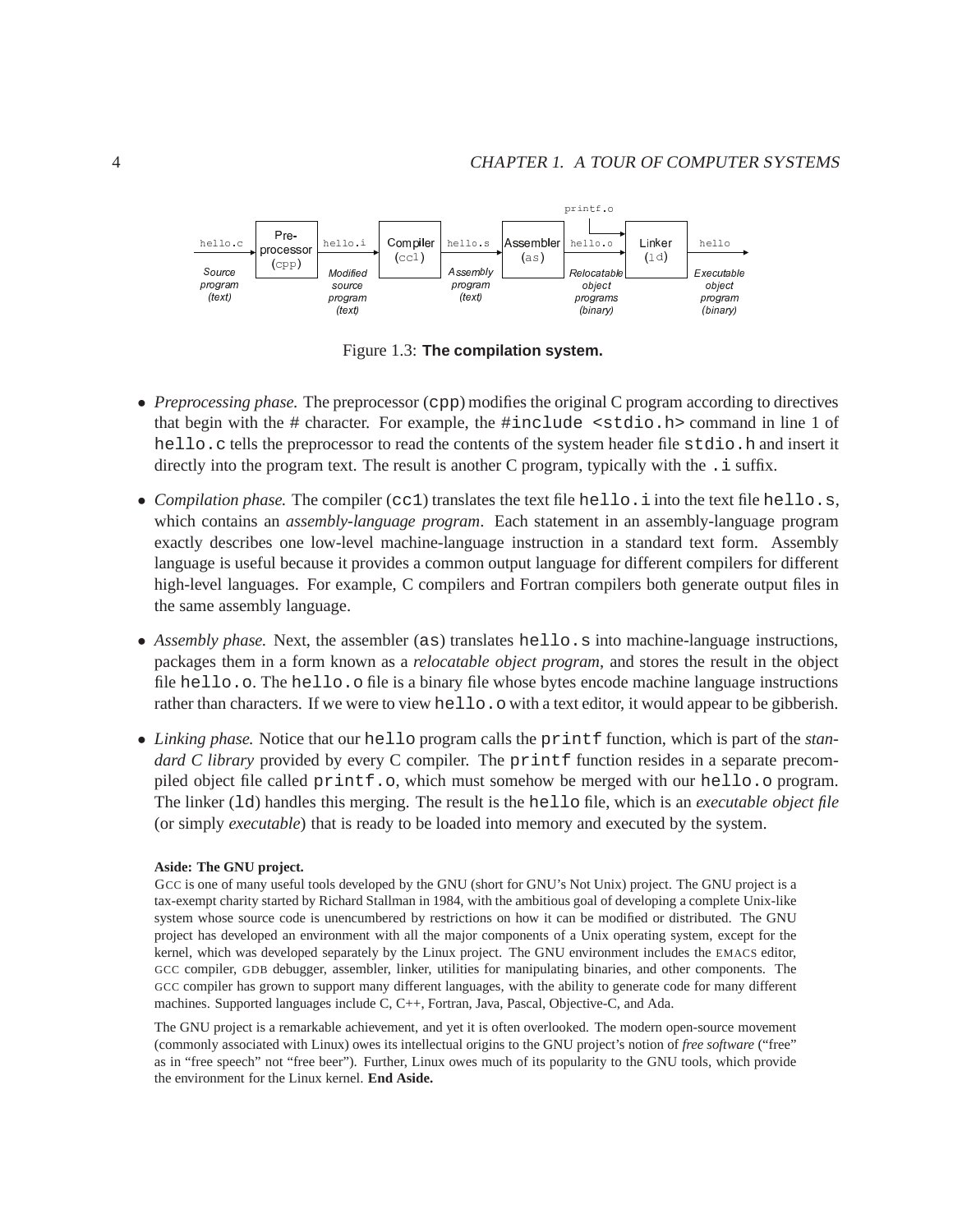# **1.3 It Pays to Understand How Compilation Systems Work**

For simple programs such as hello.c, we can rely on the compilation system to produce correct and efficient machine code. However, there are some important reasons why programmers need to understand how compilation systems work:

• *Optimizing program performance.* Modern compilers are sophisticated tools that usually produce good code. As programmers, we do not need to know the inner workings of the compiler in order to write efficient code. However, in order to make good coding decisions in our C programs, we do need a basic understanding of machine-level code and how the compiler translates different C statements into machine code. For example, is a switch statement always more efficient than a sequence of if-else statements? How much overhead is incurred by a function call? Is a while loop more efficient than a for loop? Are pointer references more efficient than array indexes? Why does our loop run so much faster if we sum into a local variable instead of an argument that is passed by reference? How can a function run faster when we simply rearrange the parentheses in an arithmetic expression?

In Chapter 3, we will introduce two related machine languages: IA32, the 32-bit code that has become ubiquitous on machines running Linux, Windows, and more recently the Macintosh operating systems, and x86-64, a 64-bit extension found in more recent microprocessors. We describe how compilers translate different C constructs into these languages. In Chapter 5, you will learn how to tune the performance of your C programs by making simple transformations to the C code that help the compiler do its job better. In Chapter 6 you will learn about the hierarchical nature of the memory system, how C compilers store data arrays in memory, and how your C programs can exploit this knowledge to run more efficiently.

- *Understanding link-time errors.* In our experience, some of the most perplexing programming errors are related to the operation of the linker, especially when you are trying to build large software systems. For example, what does it mean when the linker reports that it cannot resolve a reference? What is the difference between a static variable and a global variable? What happens if you define two global variables in different C files with the same name? What is the difference between a static library and a dynamic library? Why does it matter what order we list libraries on the command line? And scariest of all, why do some linker-related errors not appear until run time? You will learn the answers to these kinds of questions in Chapter 7
- *Avoiding security holes.* For many years, *buffer overflow vulnerabilities* have accounted for the majority of security holes in network and Internet servers. These vulnerabilities exist because too few programmers understand the need to carefully restrict the quantity and forms of data they accept from untrusted sources. A first step in learning secure programming is to understand the consequences of the way data and control information are stored on the program stack. We cover the stack discipline and buffer overflow vulnerabilities in Chapter 3 as part of our study of assembly language. We will also learn about methods that can be used by the programmer, compiler, and operating system to reduce the threat of attack.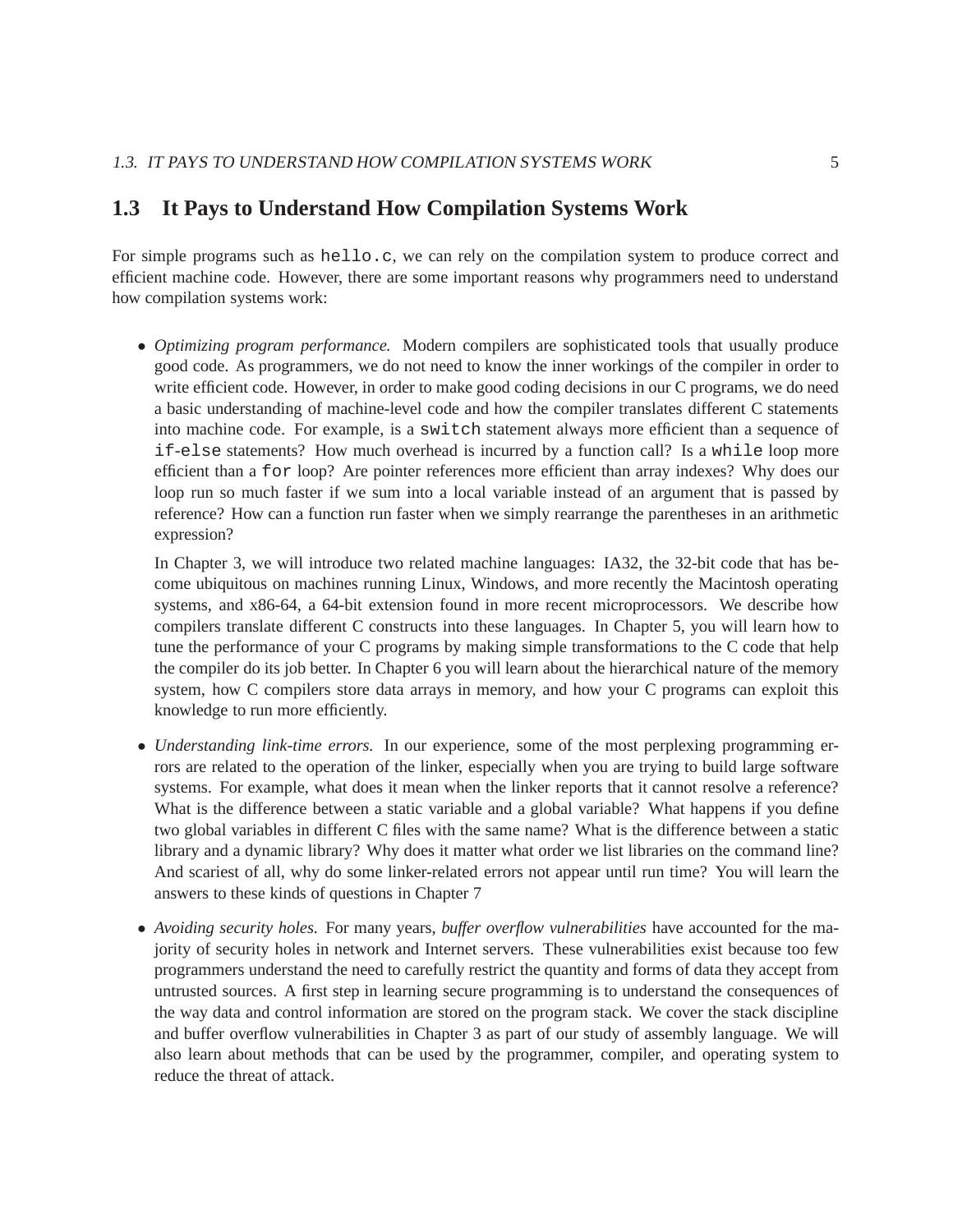# **1.4 Processors Read and Interpret Instructions Stored in Memory**

At this point, our hello.c source program has been translated by the compilation system into an executable object file called hello that is stored on disk. To run the executable file on a Unix system, we type its name to an application program known as a *shell*: hello, world unix> ./hello unix>

The shell is a command-line interpreter that prints a prompt, waits for you to type a command line, and then

performs the command. If the first word of the command line does not correspond to a built-in shell command, then the shell assumes that it is the name of an executable file that it should load and run. So in this case, the shell loads and runs the hello program and then waits for it to terminate. The hello program prints its message to the screen and then terminates. The shell then prints a prompt and waits for the next input command line.

# **1.4.1 Hardware Organization of a System**

To understand what happens to our hello program when we run it, we need to understand the hardware organization of a typical system, which is shown in Figure 1.4. This particular picture is modeled after the family of Intel Pentium systems, but all systems have a similar look and feel. Don't worry about the complexity of this figure just now. We will get to its various details in stages throughout the course of the book.



Figure 1.4: **Hardware organization of a typical system.** CPU: Central Processing Unit, ALU: Arithmetic/Logic Unit, PC: Program counter, USB: Universal Serial Bus.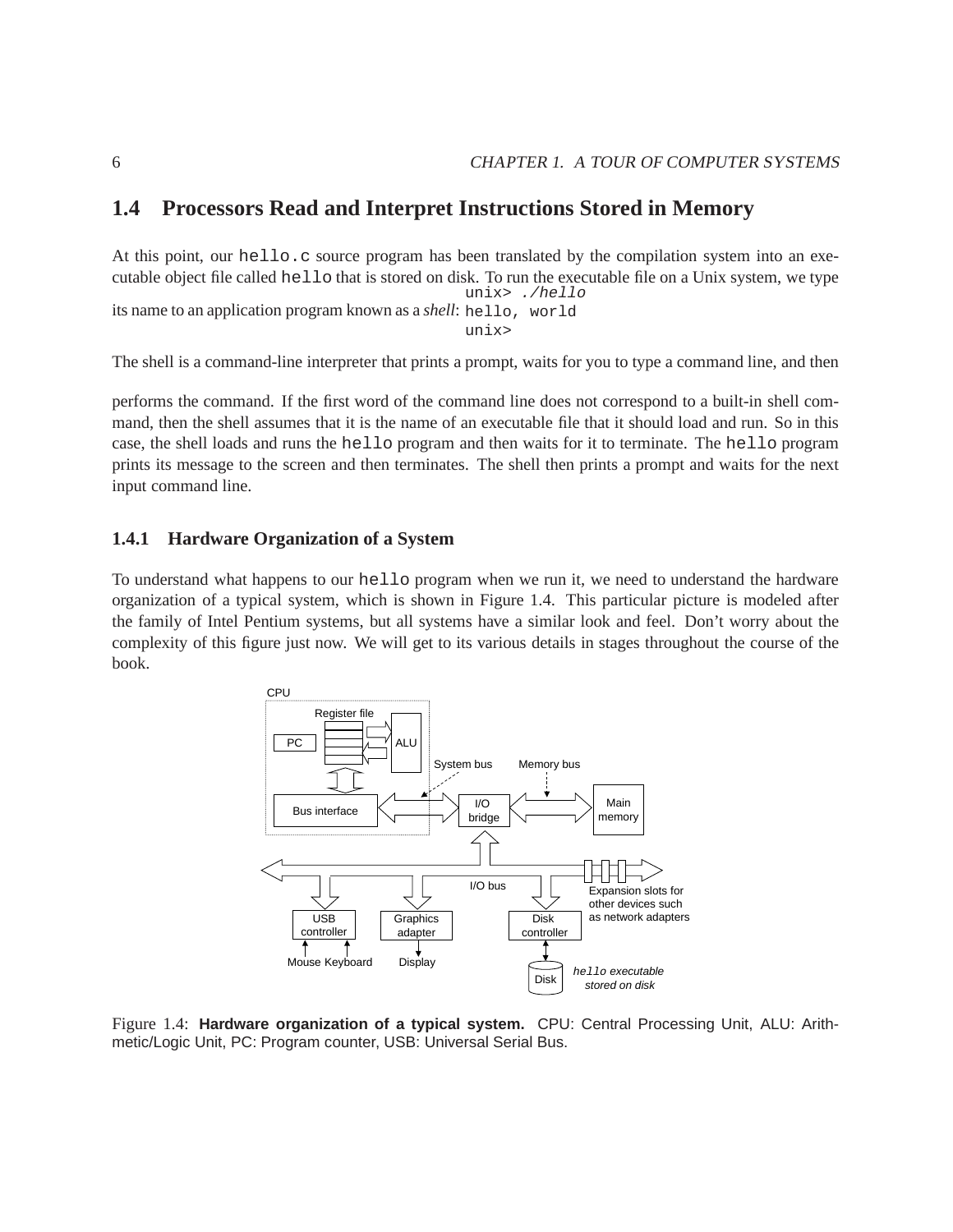# **Buses**

Running throughout the system is a collection of electrical conduits called *buses* that carry bytes of information back and forth between the components. Buses are typically designed to transfer fixed-sized chunks of bytes known as *words*. The number of bytes in a word (the *word size*) is a fundamental system parameter that varies across systems. Most machines today have word sizes of either 4 bytes (32 bits) or 8 bytes (64 bits). For the sake of our discussion here, we will assume a word size of 4 bytes, and we will assume that buses transfer only one word at a time.

### **I/O Devices**

Input/output (I/O) devices are the system's connection to the external world. Our example system has four I/O devices: a keyboard and mouse for user input, a display for user output, and a disk drive (or simply disk) for long-term storage of data and programs. Initially, the executable hello program resides on the disk.

Each I/O device is connected to the I/O bus by either a *controller* or an *adapter*. The distinction between the two is mainly one of packaging. Controllers are chip sets in the device itself or on the system's main printed circuit board (often called the *motherboard*). An adapter is a card that plugs into a slot on the motherboard. Regardless, the purpose of each is to transfer information back and forth between the I/O bus and an I/O device.

Chapter 6 has more to say about how I/O devices such as disks work. In Chapter 10, you will learn how to use the Unix I/O interface to access devices from your application programs. We focus on the especially interesting class of devices known as networks, but the techniques generalize to other kinds of devices as well.

# **Main Memory**

The *main memory* is a temporary storage device that holds both a program and the data it manipulates while the processor is executing the program. Physically, main memory consists of a collection of *dynamic random access memory (DRAM)* chips. Logically, memory is organized as a linear array of bytes, each with its own unique address (array index) starting at zero. In general, each of the machine instructions that constitute a program can consist of a variable number of bytes. The sizes of data items that correspond to C program variables vary according to type. For example, on an IA32 machine running Linux, data of type short requires two bytes, types int, float, and long four bytes, and type double eight bytes.

Chapter 6 has more to say about how memory technologies such as DRAM chips work, and how they are combined to form main memory.

### **Processor**

The *central processing unit* (CPU), or simply *processor*, is the engine that interprets (or *executes*) instructions stored in main memory. At its core is a word-sized storage device (or *register*) called the *program counter* (PC). At any point in time, the PC points at (contains the address of) some machine-language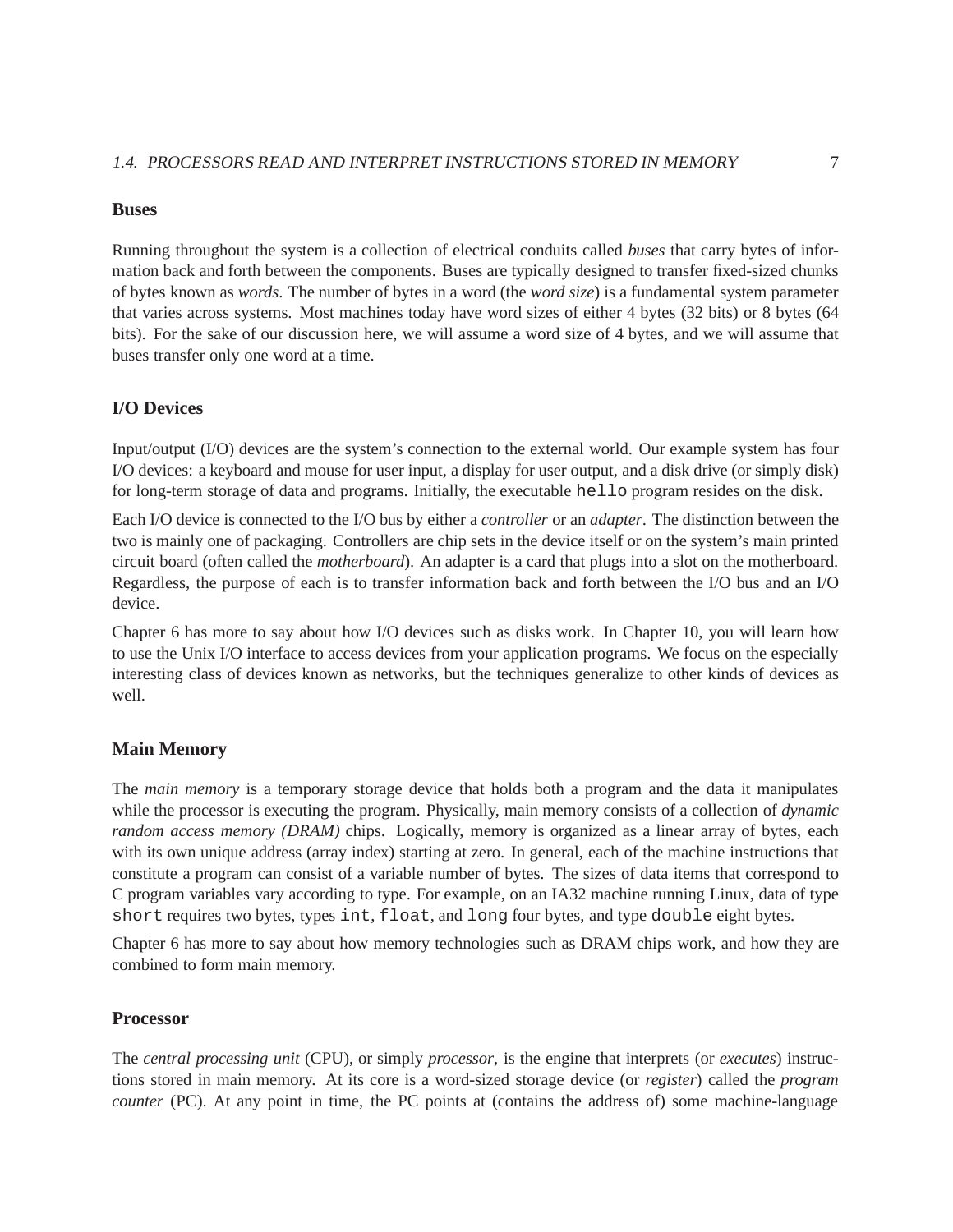instruction in main memory.<sup>1</sup>

From the time that power is applied to the system, until the time that the power is shut off, a processor repeatedly executes the instruction pointed at by the program counter and updates the program counter to point to the next instruction. A processor *appears to* operate according to a very simple instruction execution model, defined by its *instruction set architecture*. In this model, instructions execute in strict sequence, and executing a single instruction involves performing a series of steps. The processor reads the instruction from memory pointed at by the program counter (PC), interprets the bits in the instruction, performs some simple operation dictated by the instruction, and then updates the PC to point to the next instruction, which may or may not be contiguous in memory to the instruction that was just executed.

There are only a few of these simple operations, and they revolve around main memory, the *register file*, and the *arithmetic/logic unit* (ALU). The register file is a small storage device that consists of a collection of word-sized registers, each with its own unique name. The ALU computes new data and address values. Here are some examples of the simple operations that the CPU might carry out at the request of an instruction:

- *Load:* Copy a byte or a word from main memory into a register, overwriting the previous contents of the register.
- *Store:* Copy a byte or a word from a register to a location in main memory, overwriting the previous contents of that location.
- *Operate:* Copy the contents of two registers to the ALU, perform an arithmetic operation on the two words, and store the result in a register, overwriting the previous contents of that register.
- *Jump:* Extract a word from the instruction itself and copy that word into the program counter (PC), overwriting the previous value of the PC.

We say that a processor appears to be a simple implementation of its instruction set architecture, but in fact modern processors use far more complex mechanisms to speed up program execution. Thus, we can distinguish the processor's instruction set architecture, describing the effect of each machine-code instruction, from its *microarchitecture*, describing how the processor is actually implemented. When we study machine code in Chapter 3, we will consider the abstraction provided by the machine's instruction set architecture. Chapter 4 has more to say about how processors are actually implemented.

# **1.4.2 Running the hello Program**

Given this simple view of a system's hardware organization and operation, we can begin to understand what happens when we run our example program. We must omit a lot of details here that will be filled in later, but for now we will be content with the big picture.

Initially, the shell program is executing its instructions, waiting for us to type a command. As we type the characters "./hello" at the keyboard, the shell program reads each one into a register, and then stores it in memory, as shown in Figure 1.5.

<sup>&</sup>lt;sup>1</sup>PC is also a commonly used acronym for "personal computer". However, the distinction between the two should be clear from the context.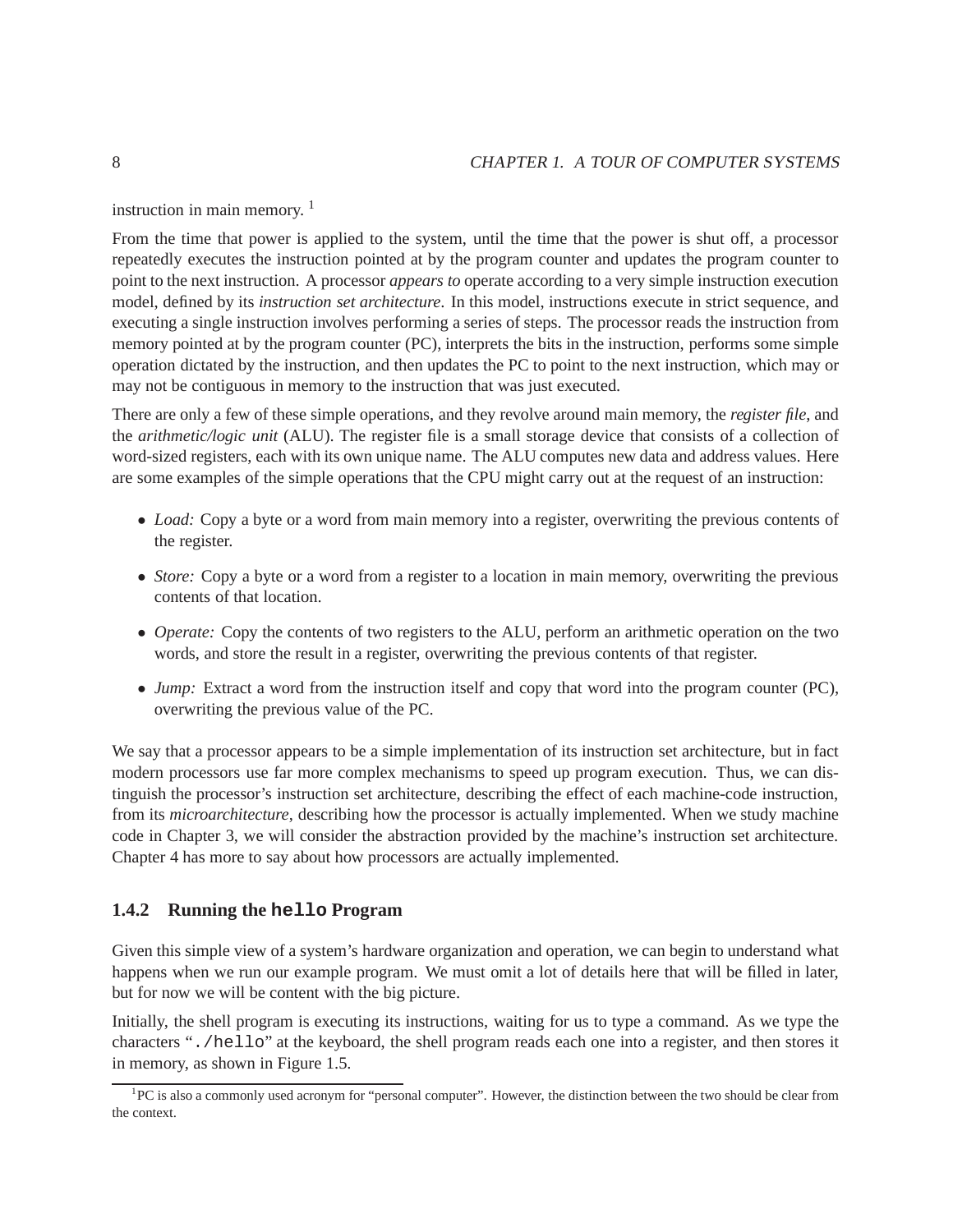

Figure 1.5: **Reading the hello command from the keyboard.**

When we hit the enter key on the keyboard, the shell knows that we have finished typing the command. The shell then loads the executable hello file by executing a sequence of instructions that copies the code and data in the hello object file from disk to main memory. The data include the string of characters "hello, world $\nabla$ " that will eventually be printed out.

Using a technique known as *direct memory access* (DMA, discussed in Chapter 6), the data travels directly from disk to main memory, without passing through the processor. This step is shown in Figure 1.6.

Once the code and data in the hello object file are loaded into memory, the processor begins executing the machine-language instructions in the hello program's main routine. These instructions copy the bytes in the "hello, world $\ln$ " string from memory to the register file, and from there to the display device, where they are displayed on the screen. This step is shown in Figure 1.7.

# **1.5 Caches Matter**

An important lesson from this simple example is that a system spends a lot of time moving information from one place to another. The machine instructions in the hello program are originally stored on disk. When the program is loaded, they are copied to main memory. As the processor runs the program, instructions are copied from main memory into the processor. Similarly, the data string "hello, world $\nabla$ n", originally on disk, is copied to main memory, and then copied from main memory to the display device. From a programmer's perspective, much of this copying is overhead that slows down the "real work" of the program. Thus, a major goal for system designers is to make these copy operations run as fast as possible.

Because of physical laws, larger storage devices are slower than smaller storage devices. And faster devices are more expensive to build than their slower counterparts. For example, the disk drive on a typical system might be 1000 times larger than the main memory, but it might take the processor 10,000,000 times longer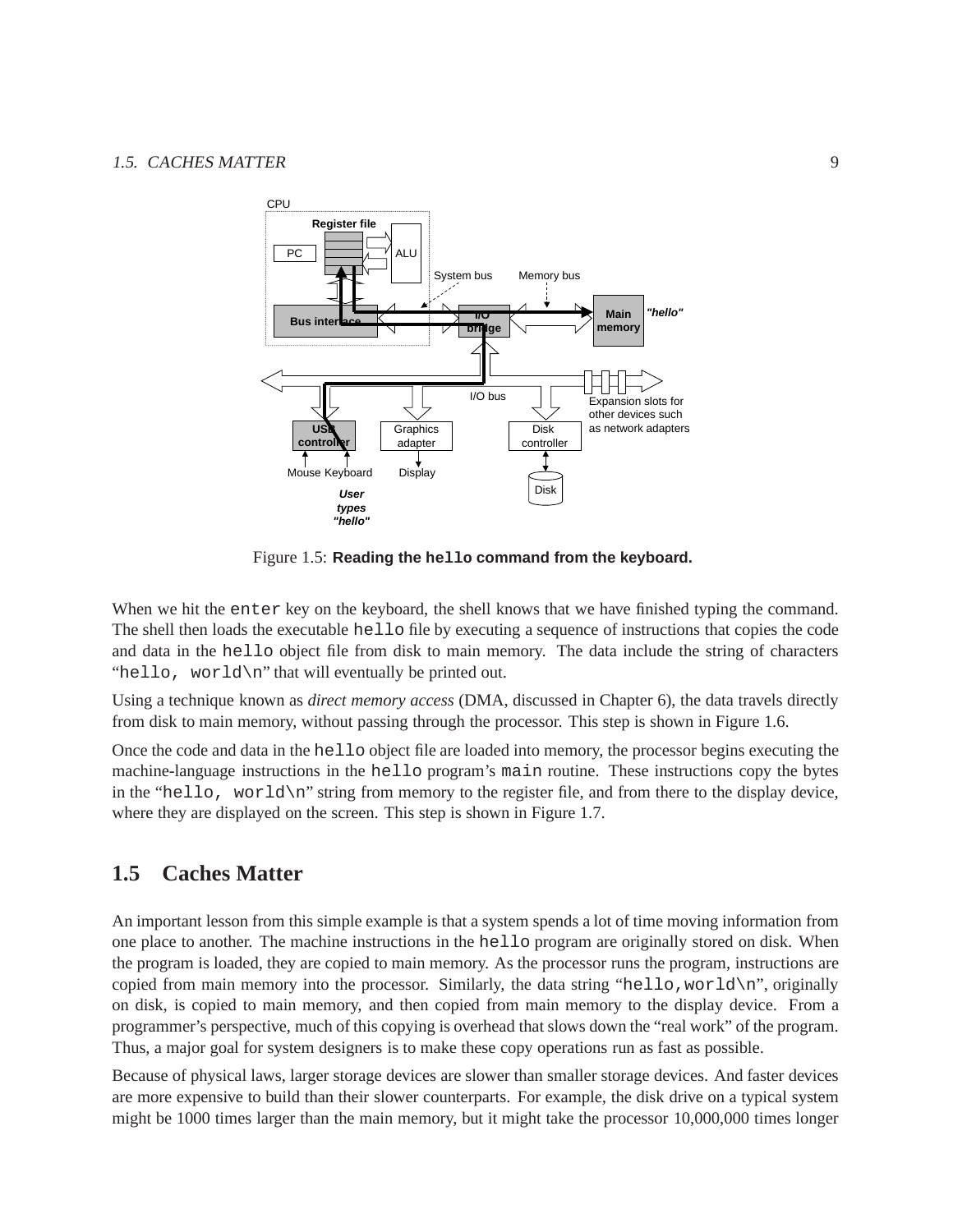

Figure 1.6: **Loading the executable from disk into main memory.**



Figure 1.7: **Writing the output string from memory to the display.**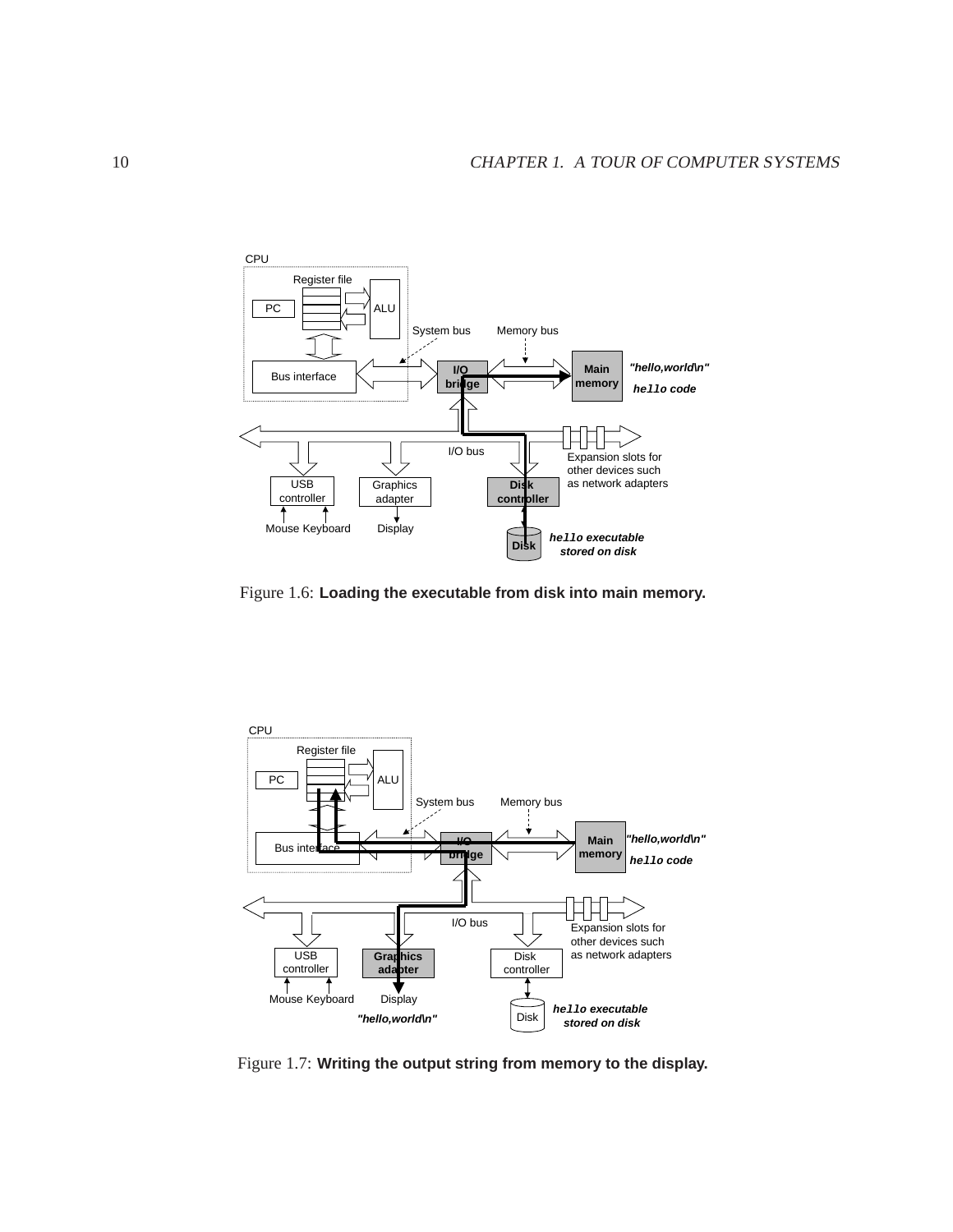# 1.6. STORAGE DEVICES FORM A HIERARCHY 11

to read a word from disk than from memory.

Similarly, a typical register file stores only a few hundred bytes of information, as opposed to billions of bytes in the main memory. However, the processor can read data from the register file almost 100 times faster than from memory. Even more troublesome, as semiconductor technology progresses over the years, this *processor-memory gap* continues to increase. It is easier and cheaper to make processors run faster than it is to make main memory run faster.

To deal with the processor-memory gap, system designers include smaller faster storage devices called *cache memories* (or simply caches) that serve as temporary staging areas for information that the processor is likely to need in the near future. Figure 1.8 shows the cache memories in a typical system. An *L1 cache* on the processor chip holds tens of thousands of bytes and can be accessed nearly as fast as the register file. A larger *L2 cache* with hundreds of thousands to millions of bytes is connected to the processor by a special bus. It might take 5 times longer for the process to access the L2 cache than the L1 cache, but this is still 5 to 10 times faster than accessing the main memory. The L1 and L2 caches are implemented with a hardware technology known as *static random access memory* (SRAM). Newer and more powerful systems even have three levels of cache: L1, L2, and L3. The idea behind caching is that a system can get the effect of both a very large memory and a very fast one by exploiting *locality*, the tendency for programs to access data and code in localized regions. By setting up caches to hold data that is likely to be accessed often, we can perform most memory operations using the fast caches.



Figure 1.8: **Cache memories.**

One of the most important lessons in this book is that application programmers who are aware of cache memories can exploit them to improve the performance of their programs by an order of magnitude. You will learn more about these important devices and how to exploit them in Chapter 6.

# **1.6 Storage Devices Form a Hierarchy**

This notion of inserting a smaller, faster storage device (e.g., cache memory) between the processor and a larger slower device (e.g., main memory) turns out to be a general idea. In fact, the storage devices in every computer system are organized as a *memory hierarchy* similar to Figure 1.9. As we move from the top of the hierarchy to the bottom, the devices become slower, larger, and less costly per byte. The register file occupies the top level in the hierarchy, which is known as level 0 or L0. We show three levels of caching L1 to L3, occupying memory hierarchy levels 1 to 3. Main memory occupies level 4, and so on.

The main idea of a memory hierarchy is that storage at one level serves as a cache for storage at the next lower level. Thus, the register file is a cache for the L1 cache. Caches L1 and L2 are caches for L2 and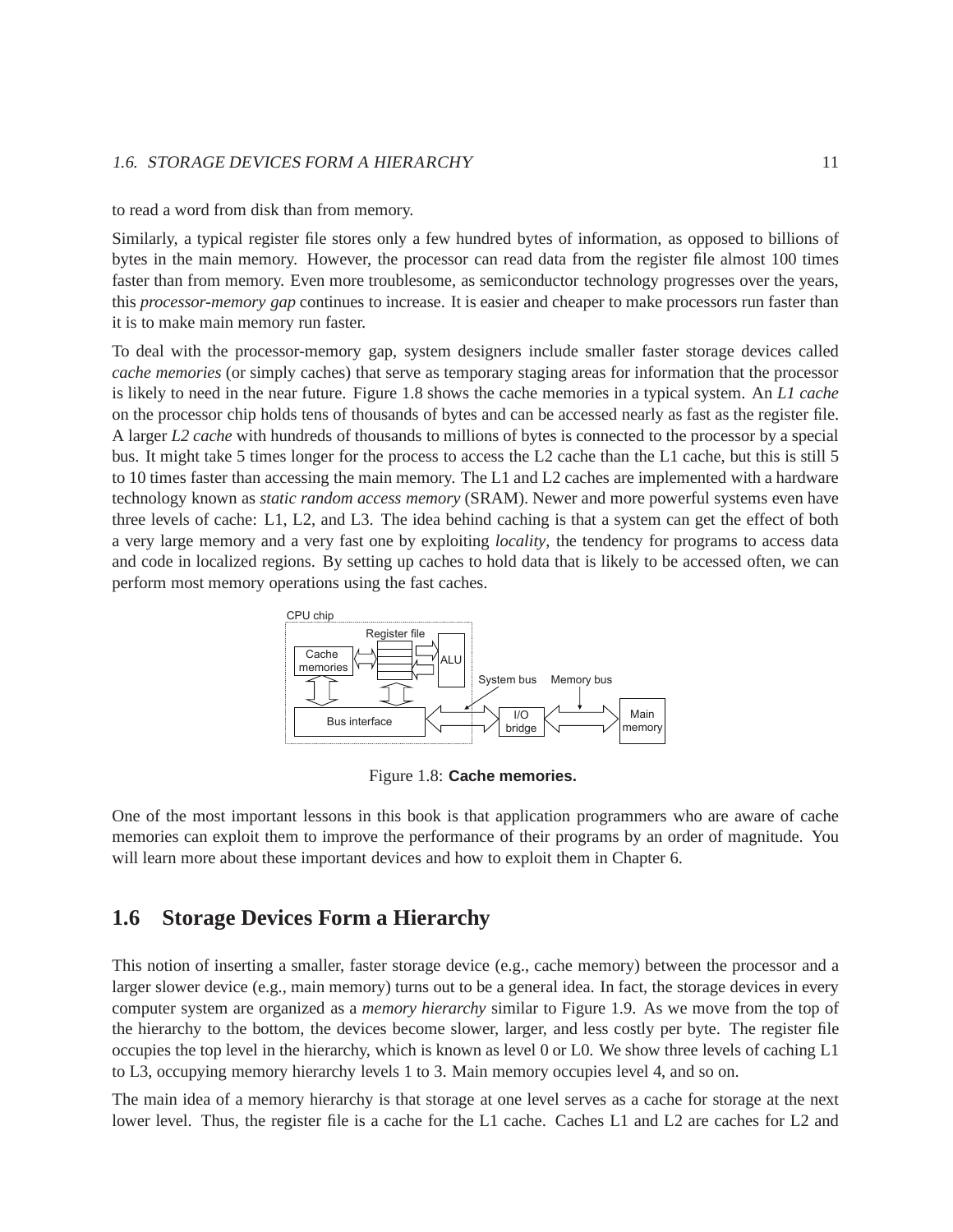

Figure 1.9: **An example of a memory hierarchy.**

L3, respectively. The L3 cache is a cache for the main memory, which is a cache for the disk. On some networked systems with distributed file systems, the local disk serves as a cache for data stored on the disks of other systems.

Just as programmers can exploit knowledge of the different caches to improve performance, programmers can exploit their understanding of the entire memory hierarchy. Chapter 6 will have much more to say about this.

# **1.7 The Operating System Manages the Hardware**

Back to our hello example. When the shell loaded and ran the hello program, and when the hello program printed its message, neither program accessed the keyboard, display, disk, or main memory directly. Rather, they relied on the services provided by the *operating system*. We can think of the operating system as a layer of software interposed between the application program and the hardware, as shown in Figure 1.10. All attempts by an application program to manipulate the hardware must go through the operating system.



Figure 1.10: **Layered view of a computer system.**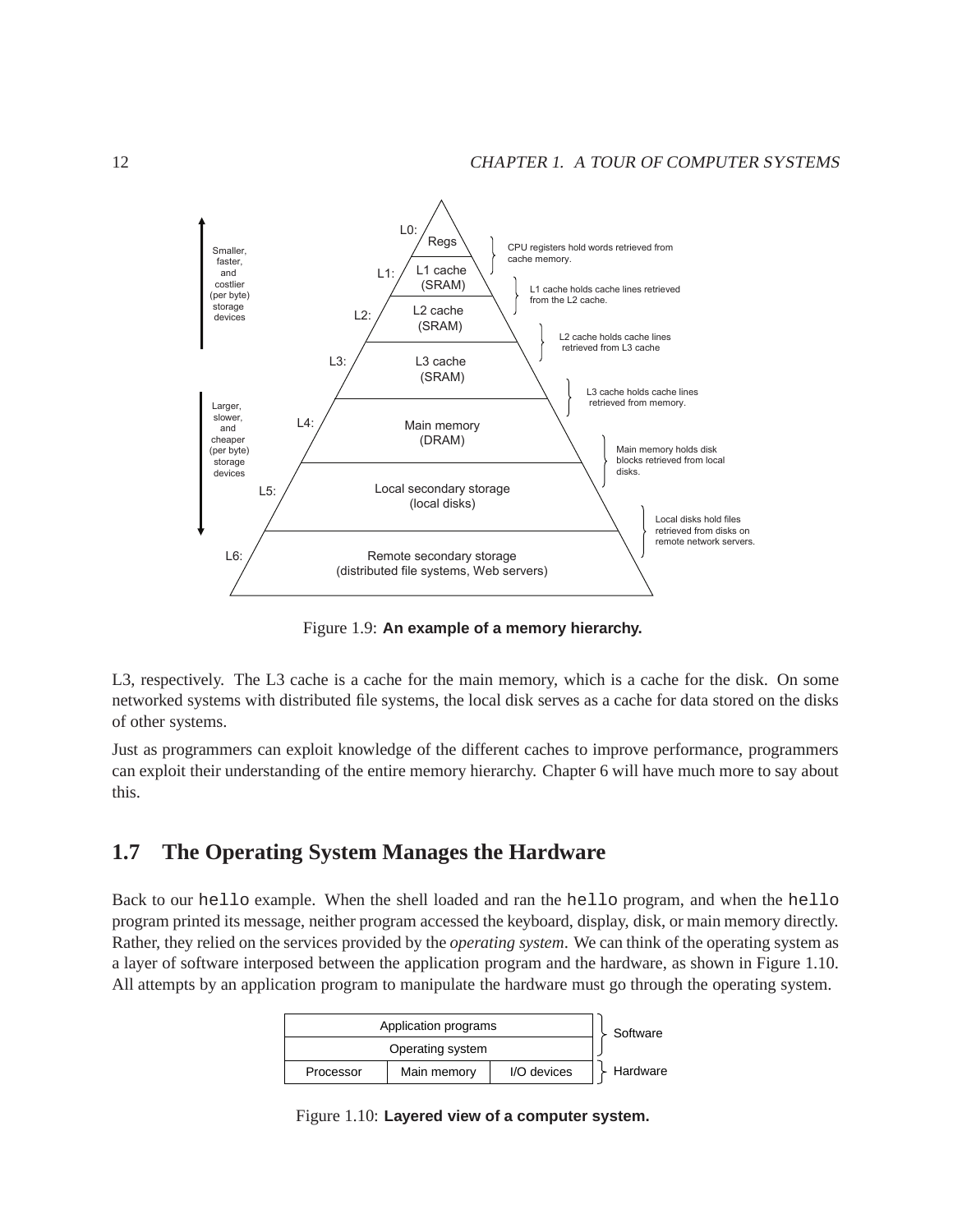### 1.7. THE OPERATING SYSTEM MANAGES THE HARDWARE 13

The operating system has two primary purposes: (1) to protect the hardware from misuse by runaway applications, and (2) to provide applications with simple and uniform mechanisms for manipulating complicated and often wildly different low-level hardware devices. The operating system achieves both goals via the fundamental abstractions shown in Figure 1.11: *processes*, *virtual memory*, and *files*. As this figure suggests, files are abstractions for I/O devices, virtual memory is an abstraction for both the main memory and disk I/O devices, and processes are abstractions for the processor, main memory, and I/O devices. We will discuss each in turn.



Figure 1.11: **Abstractions provided by an operating system.**

#### **Aside: Unix and Posix.**

The 1960s was an era of huge, complex operating systems, such as IBM's OS/360 and Honeywell's Multics systems. While OS/360 was one of the most successful software projects in history, Multics dragged on for years and never achieved wide-scale use. Bell Laboratories was an original partner in the Multics project, but dropped out in 1969 because of concern over the complexity of the project and the lack of progress. In reaction to their unpleasant Multics experience, a group of Bell Labs researchers — Ken Thompson, Dennis Ritchie, Doug McIlroy, and Joe Ossanna — began work in 1969 on a simpler operating system for a DEC PDP-7 computer, written entirely in machine language. Many of the ideas in the new system, such as the hierarchical file system and the notion of a shell as a user-level process, were borrowed from Multics but implemented in a smaller, simpler package. In 1970, Brian Kernighan dubbed the new system "Unix" as a pun on the complexity of "Multics." The kernel was rewritten in C in 1973, and Unix was announced to the outside world in 1974 [89].

Because Bell Labs made the source code available to schools with generous terms, Unix developed a large following at universities. The most influential work was done at the University of California at Berkeley in the late 1970s and early 1980s, with Berkeley researchers adding virtual memory and the Internet protocols in a series of releases called Unix 4.xBSD (Berkeley Software Distribution). Concurrently, Bell Labs was releasing their own versions, which became known as System V Unix. Versions from other vendors, such as the Sun Microsystems Solaris system, were derived from these original BSD and System V versions.

Trouble arose in the mid 1980s as Unix vendors tried to differentiate themselves by adding new and often incompatible features. To combat this trend, IEEE (Institute for Electrical and Electronics Engineers) sponsored an effort to standardize Unix, later dubbed "Posix" by Richard Stallman. The result was a family of standards, known as the Posix standards, that cover such issues as the C language interface for Unix system calls, shell programs and utilities, threads, and network programming. As more systems comply more fully with the Posix standards, the differences between Unix versions are gradually disappearing. **End Aside.**

#### **1.7.1 Processes**

When a program such as hello runs on a modern system, the operating system provides the illusion that the program is the only one running on the system. The program appears to have exclusive use of both the processor, main memory, and I/O devices. The processor appears to execute the instructions in the program,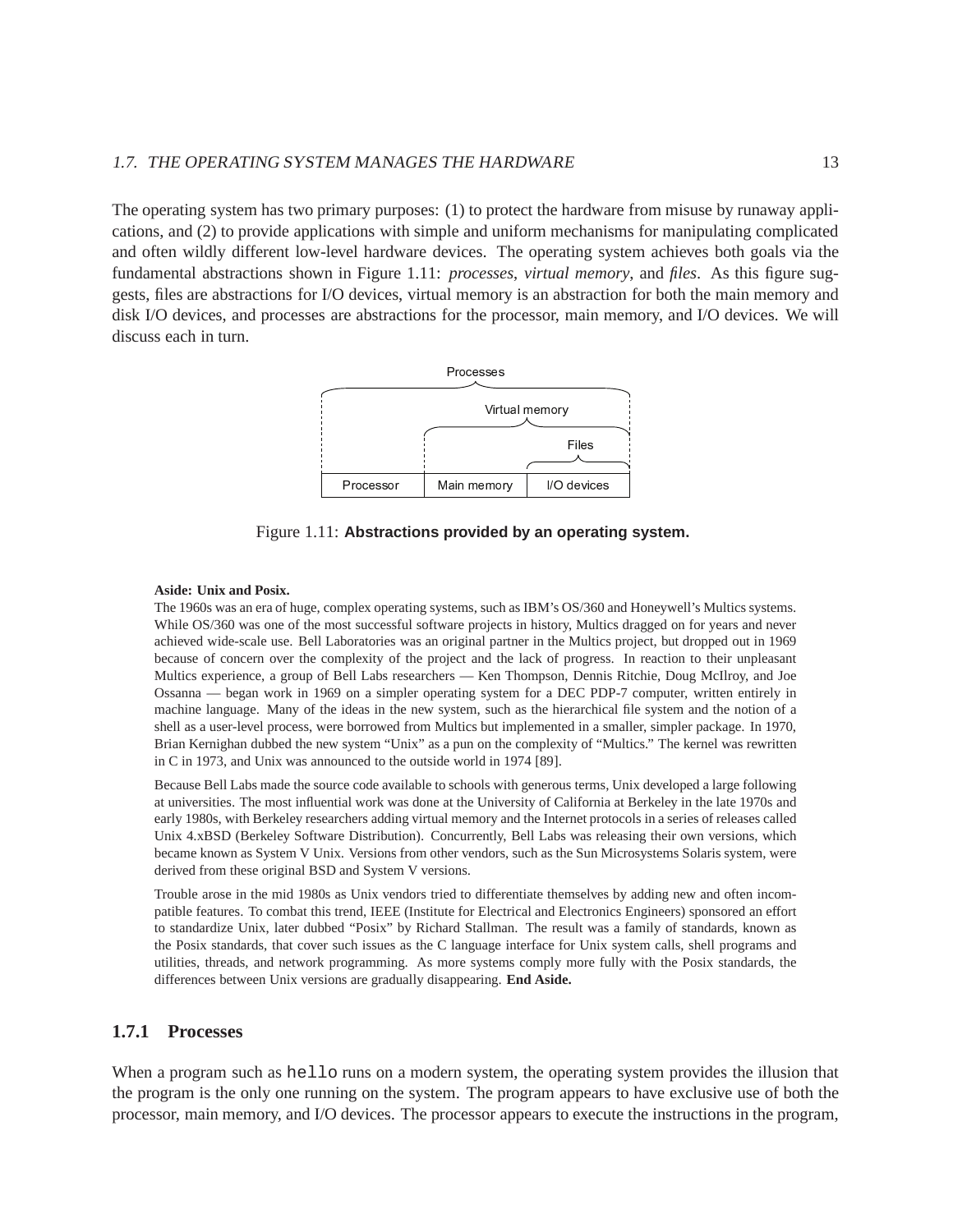one after the other, without interruption. And the code and data of the program appear to be the only objects in the system's memory. These illusions are provided by the notion of a process, one of the most important and successful ideas in computer science.

A *process* is the operating system's abstraction for a running program. Multiple processes can run concurrently on the same system, and each process appears to have exclusive use of the hardware. By *concurrently*, we mean that the instructions of one process are interleaved with the instructions of another process. In most systems, there are more processes to run than there are CPUs to run them. Traditional systems could only execute one program at a time, while newer *multi-core* processors can execute several programs simultaneously. In either case, a single CPU can appear to execute multiple processes concurrently by having the processor switch among them. The operating system performs this interleaving with a mechanism known as *context switching*. To simplify the rest of this discussion, we consider only a *uniprocessor system* containing a single CPU. We will return to the discussion of *multiprocessor* systems in Section 1.9.1.

The operating system keeps track of all the state information that the process needs in order to run. This state, which is known as the *context*, includes information such as the current values of the PC, the register file, and the contents of main memory. At any point in time, a uniprocessor system can only execute the code for a single process. When the operating system decides to transfer control from the current process to some new process, it performs a *context switch* by saving the context of the current process, restoring the context of the new process, and then passing control to the new process. The new process picks up exactly where it left off. Figure 1.12 shows the basic idea for our example hello scenario.



Figure 1.12: **Process context switching.**

There are two concurrent processes in our example scenario: the shell process and the hello process. Initially, the shell process is running alone, waiting for input on the command line. When we ask it to run the hello program, the shell carries out our request by invoking a special function known as a *system call* that passes control to the operating system. The operating system saves the shell's context, creates a new hello process and its context, and then passes control to the new hello process. After hello terminates, the operating system restores the context of the shell process and passes control back to it, where it waits for the next command line input.

Implementing the process abstraction requires close cooperation between both the low-level hardware and the operating system software. We will explore how this works, and how applications can create and control their own processes, in Chapter 8.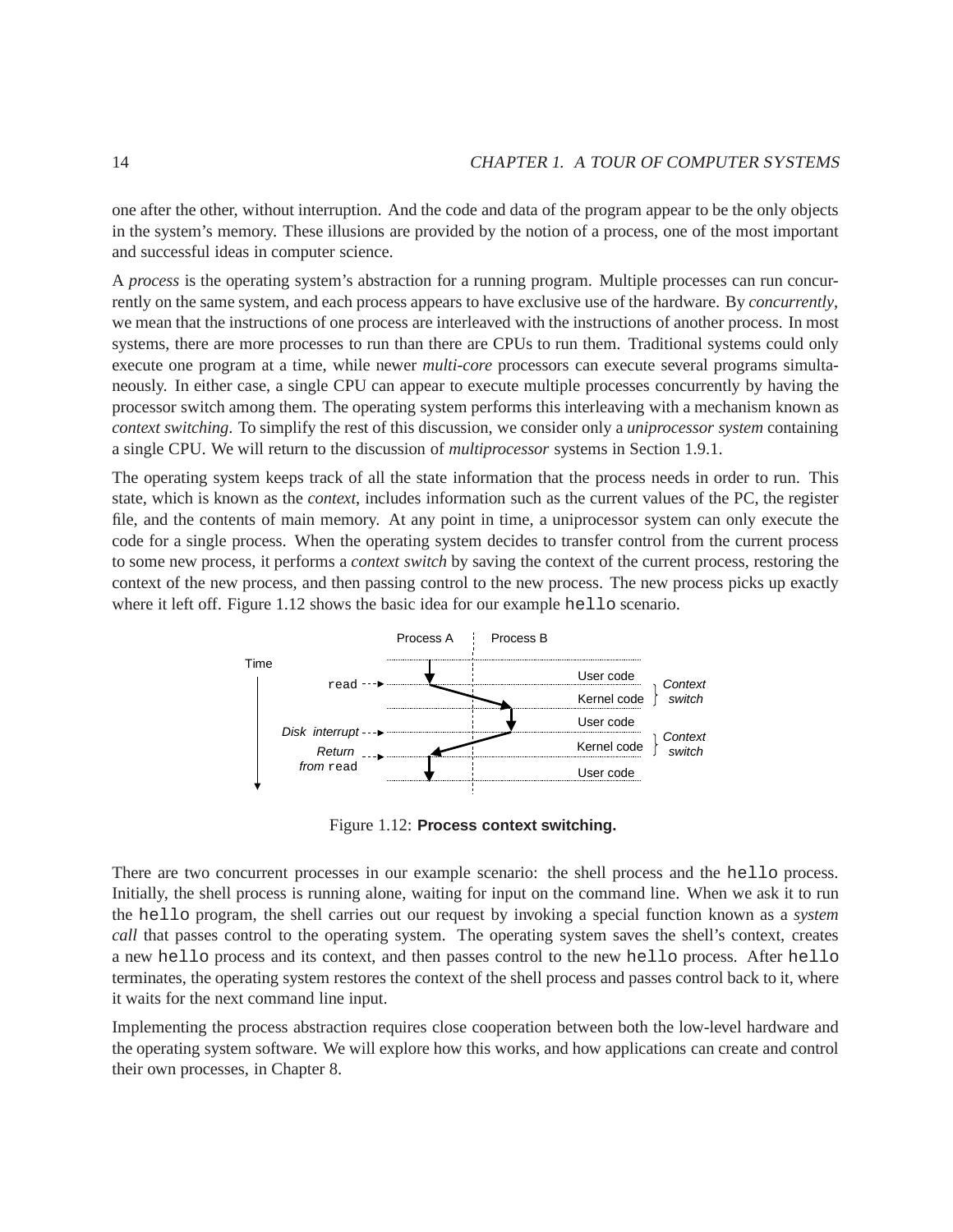# **1.7.2 Threads**

Although we normally think of a process as having a single control flow, in modern systems a process can actually consist of multiple execution units, called *threads*, each running in the context of the process and sharing the same code and global data. Threads are an increasingly important programming model because of the requirement for concurrency in network servers, because it is easier to share data between multiple threads than between multiple processes, and because threads are typically more efficient than processes. Multi-threading is also one way to make programs run faster when multiple processors are available, as we will discuss in Section 1.9.1. You will learn the basic concepts of concurrency, including how to write threaded programs, in Chapter 12.

### **1.7.3 Virtual Memory**

*Virtual memory* is an abstraction that provides each process with the illusion that it has exclusive use of the main memory. Each process has the same uniform view of memory, which is known as its *virtual address space*. The virtual address space for Linux processes is shown in Figure 1.13. (Other Unix systems use a similar layout.) In Linux, the topmost region of the address space is reserved for code and data in the operating system that is common to all processes. The lower region of the address space holds the code and data defined by the user's process. Note that addresses in the figure increase from the bottom to the top.



Figure 1.13: **Process virtual address space.**

The virtual address space seen by each process consists of a number of well-defined areas, each with a specific purpose. You will learn more about these areas later in the book, but it will be helpful to look briefly at each, starting with the lowest addresses and working our way up: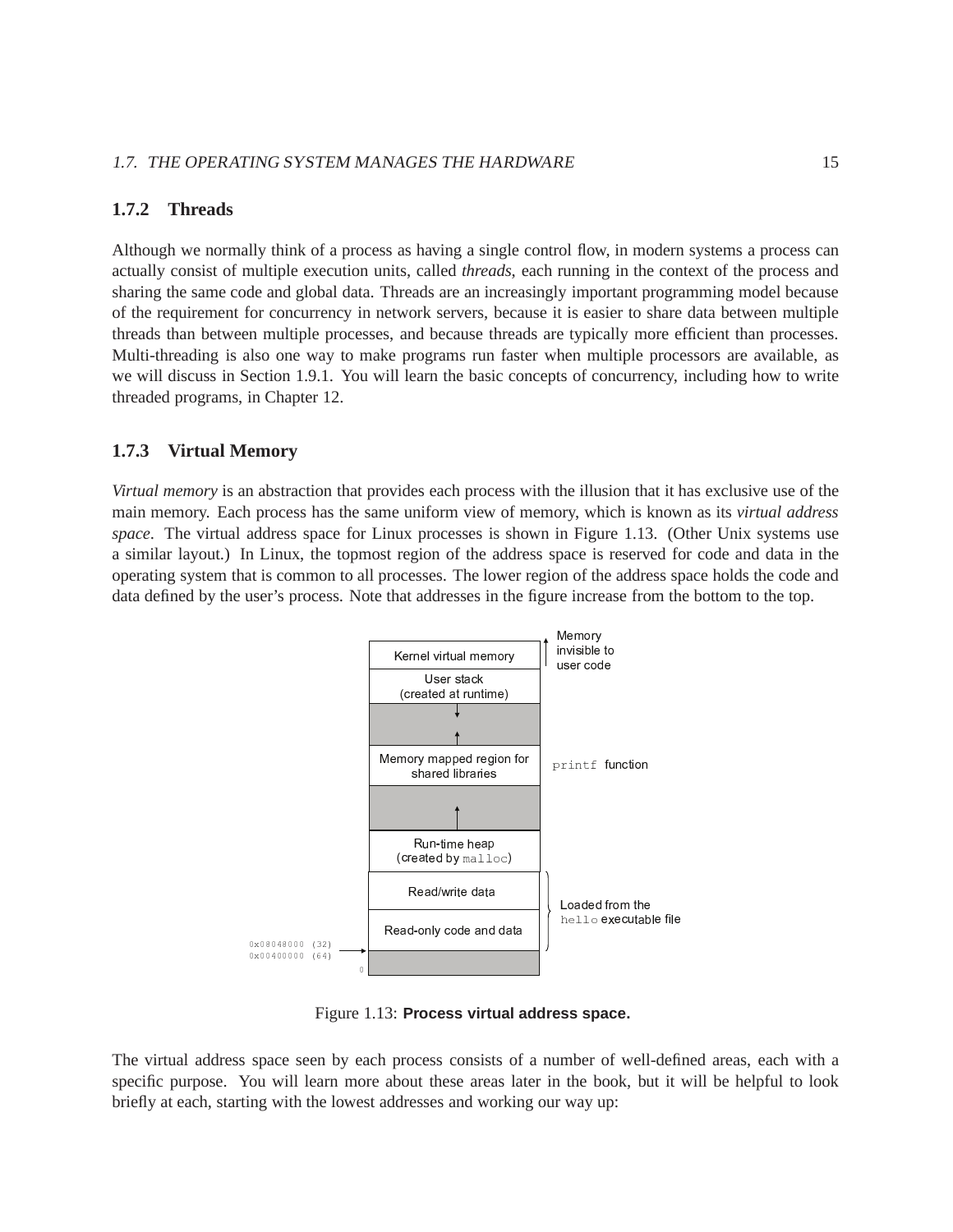- *Program code and data*. Code begins at the same fixed address for all processes, followed by data locations that correspond to global C variables. The code and data areas are initialized directly from the contents of an executable object file, in our case the hello executable. You will learn more about this part of the address space when we study linking and loading in Chapter 7.
- *Heap.* The code and data areas are followed immediately by the run-time *heap*. Unlike the code and data areas, which are fixed in size once the process begins running, the heap expands and contracts dynamically at run time as a result of calls to C standard library routines such as malloc and free. We will study heaps in detail when we learn about managing virtual memory in Chapter 9.
- *Shared libraries.* Near the middle of the address space is an area that holds the code and data for *shared libraries* such as the C standard library and the math library. The notion of a shared library is a powerful, but somewhat difficult concept. You will learn how they work when we study dynamic linking in Chapter 7.
- *Stack.* At the top of the user's virtual address space is the *user stack* that the compiler uses to implement function calls. Like the heap, the user stack expands and contracts dynamically during the execution of the program. In particular, each time we call a function, the stack grows. Each time we return from a function, it contracts. You will learn how the compiler uses the stack in Chapter 3.
- *Kernel virtual memory.* The *kernel* is the part of the operating system that is always resident in memory. The top region of the address space is reserved for the kernel. Application programs are not allowed to read or write the contents of this area or to directly call functions defined in the kernel code.

For virtual memory to work, a sophisticated interaction is required between the hardware and the operating system software, including a hardware translation of every address generated by the processor. The basic idea is to store the contents of a process's virtual memory on disk, and then use the main memory as a cache for the disk. Chapter 9 explains how this works and why it is so important to the operation of modern systems.

# **1.7.4 Files**

A *file* is a sequence of bytes, nothing more and nothing less. Every I/O device, including disks, keyboards, displays, and even networks, is modeled as a file. All input and output in the system is performed by reading and writing files, using a small set of system calls known as *Unix I/O*.

This simple and elegant notion of a file is nonetheless very powerful because it provides applications with a uniform view of all of the varied I/O devices that might be contained in the system. For example, application programmers who manipulate the contents of a disk file are blissfully unaware of the specific disk technology. Further, the same program will run on different systems that use different disk technologies. You will learn about Unix I/O in Chapter 10.

#### **Aside: The Linux project.**

In August 1991, a Finnish graduate student named Linus Torvalds modestly announced a new Unix-like operating system kernel: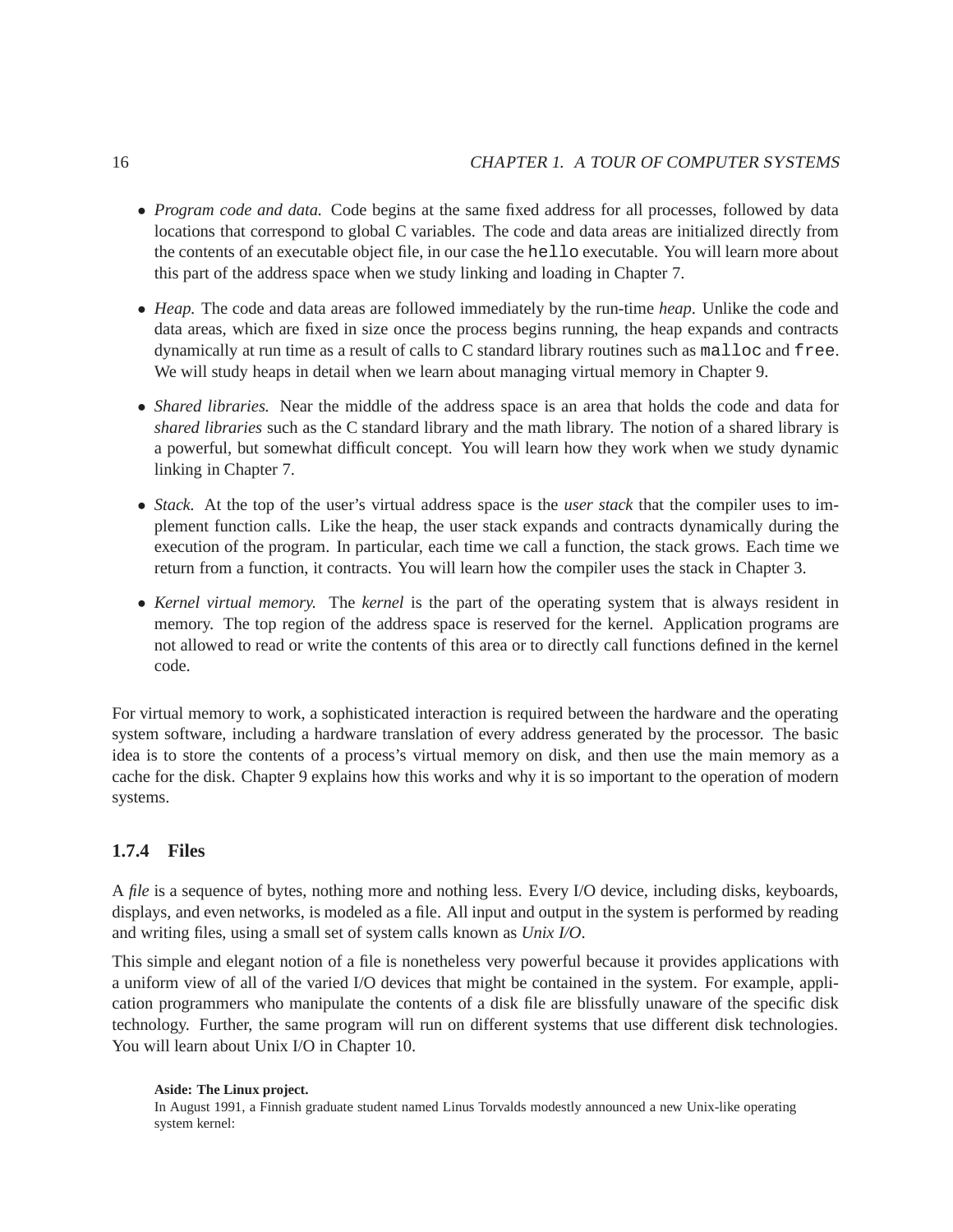```
From: torvalds@klaava.Helsinki.FI (Linus Benedict Torvalds)
Newsgroups: comp.os.minix
Subject: What would you like to see most in minix?
Summary: small poll for my new operating system
Date: 25 Aug 91 20:57:08 GMT
```
Hello everybody out there using minix - I'm doing a (free) operating system (just a hobby, won't be big and professional like gnu) for 386(486) AT clones. This has been brewing since April, and is starting to get ready. I'd like any feedback on things people like/dislike in minix, as my OS resembles it somewhat (same physical layout of the file-system (due to practical reasons) among other things).

I've currently ported bash(1.08) and gcc(1.40), and things seem to work. This implies that I'll get something practical within a few months, and I'd like to know what features most people would want. Any suggestions are welcome, but I won't promise I'll implement them :-)

Linus (torvalds@kruuna.helsinki.fi)

The rest, as they say, is history. Linux has evolved into a technical and cultural phenomenon. By combining forces with the GNU project, the Linux project has developed a complete, Posix-compliant version of the Unix operating system, including the kernel and all of the supporting infrastructure. Linux is available on a wide array of computers, from hand-held devices to mainframe computers. A group at IBM has even ported Linux to a wristwatch! **End Aside.**

# **1.8 Systems Communicate with Other Systems Using Networks**

Up to this point in our tour of systems, we have treated a system as an isolated collection of hardware and software. In practice, modern systems are often linked to other systems by networks. From the point of view of an individual system, the network can be viewed as just another I/O device, as shown in Figure 1.14. When the system copies a sequence of bytes from main memory to the network adapter, the data flows across the network to another machine, instead of, say, to a local disk drive. Similarly, the system can read data sent from other machines and copy this data to its main memory.

With the advent of global networks such as the Internet, copying information from one machine to another has become one of the most important uses of computer systems. For example, applications such as email, instant messaging, the World Wide Web, FTP, and telnet are all based on the ability to copy information over a network.

Returning to our hello example, we could use the familiar telnet application to run hello on a remote machine. Suppose we use a telnet *client* running on our local machine to connect to a telnet *server* on a remote machine. After we log in to the remote machine and run a shell, the remote shell is waiting to receive an input command. From this point, running the hello program remotely involves the five basic steps shown in Figure 1.15.

After we type the "hello" string to the telnet client and hit the enter key, the client sends the string to the telnet server. After the telnet server receives the string from the network, it passes it along to the remote shell program. Next, the remote shell runs the hello program, and passes the output line back to the telnet server. Finally, the telnet server forwards the output string across the network to the telnet client, which prints the output string on our local terminal.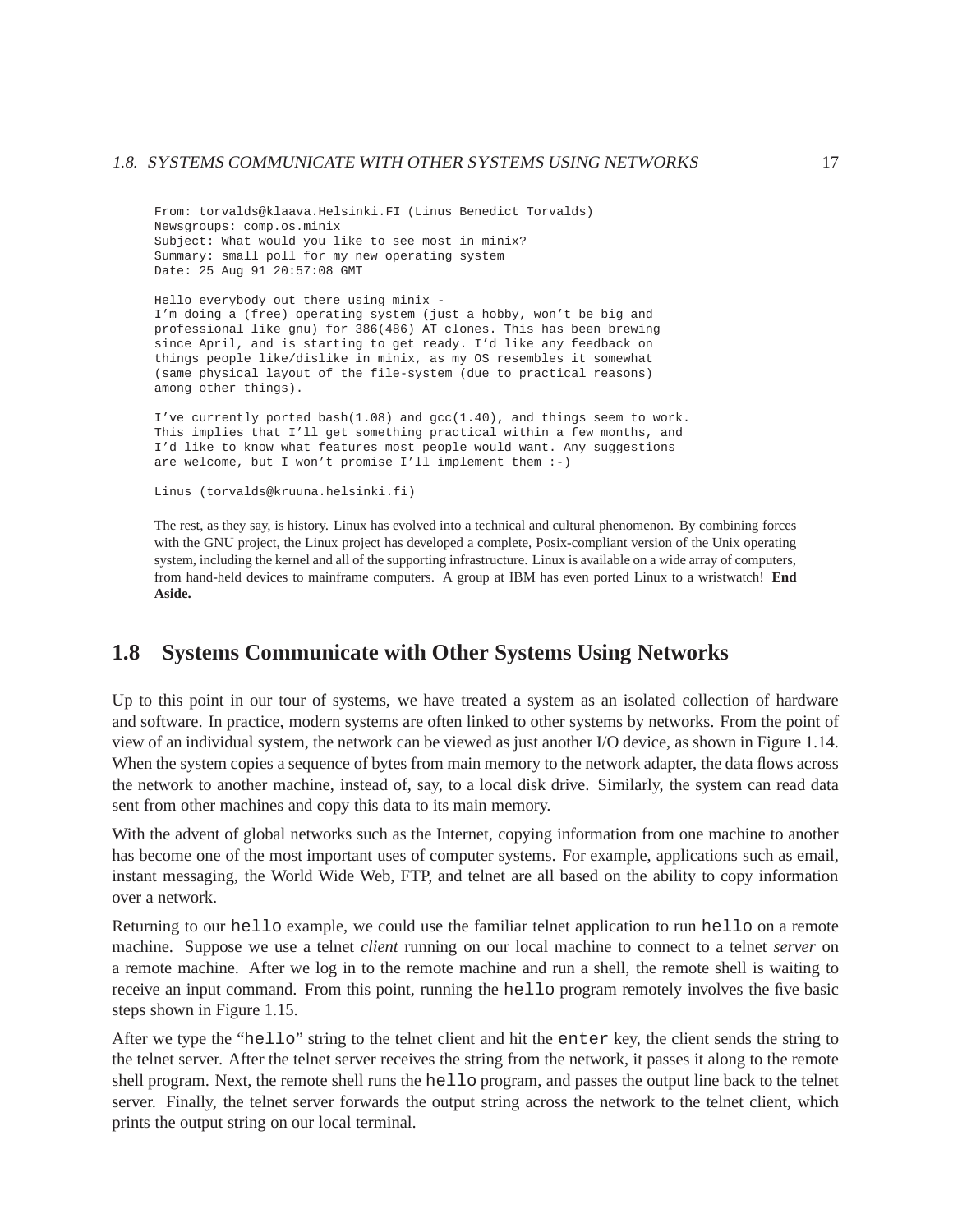

Figure 1.14: **A network is another I/O device.**



Figure 1.15: **Using telnet to run hello remotely over a network.**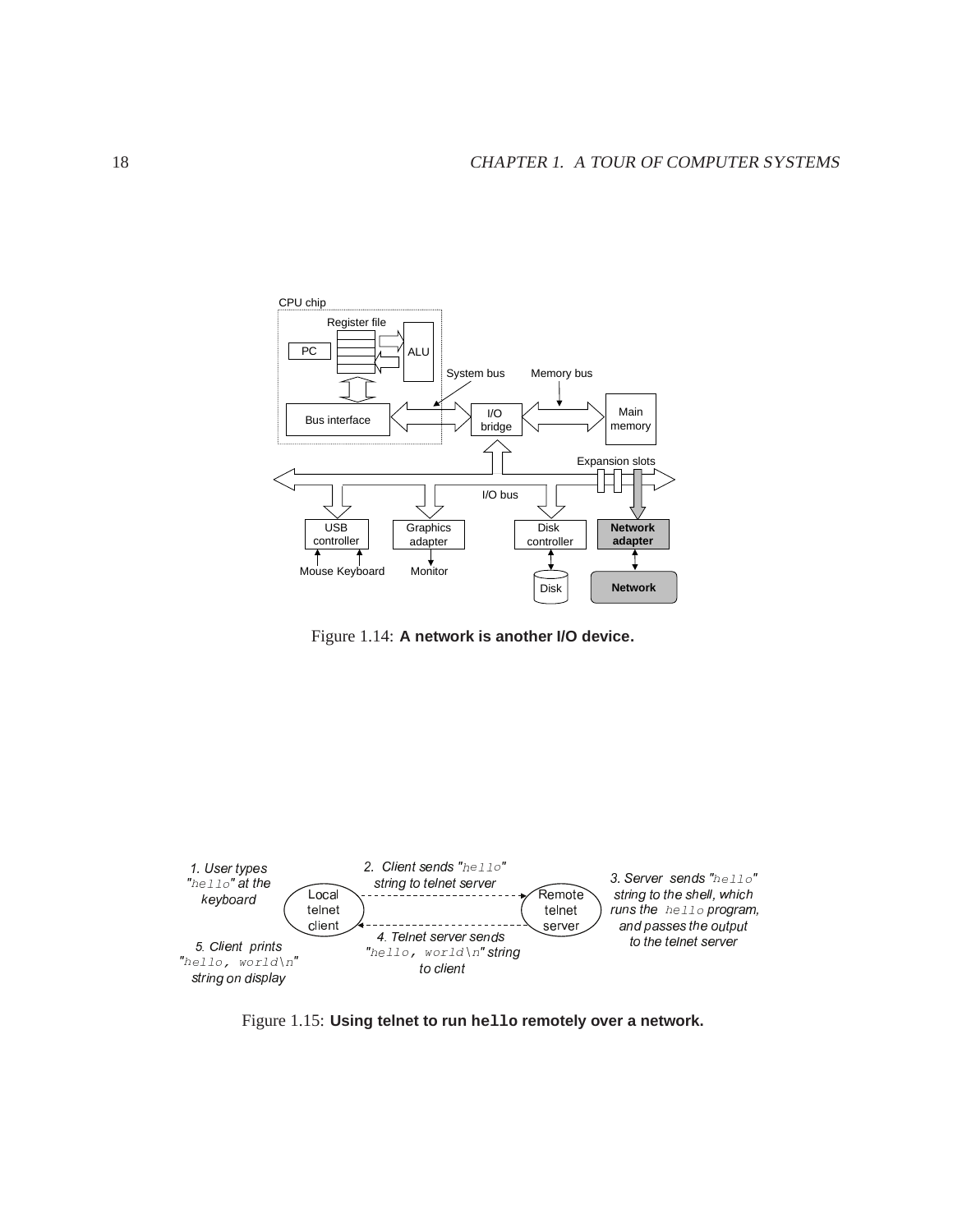### 1.9. IMPORTANT THEMES 19

This type of exchange between clients and servers is typical of all network applications. In Chapter 11 you will learn how to build network applications, and apply this knowledge to build a simple Web server.

# **1.9 Important Themes**

This concludes our initial whirlwind tour of systems. An important idea to take away from this discussion is that a system is more than just hardware. It is a collection of intertwined hardware and systems software that must cooperate in order to achieve the ultimate goal of running application programs. The rest of this book will fill in some details about the hardware and the software, and it will show how, by knowing these details, you can write programs that are faster more reliable, and more secure.

To close out this chapter, we highlight several important concepts that cut across all aspects of computer systems. We will discuss the importance of these concepts at multiple places within the book.

### **1.9.1 Concurrency and Parallelism**

Throughout the history of digital computers, two demands have been constant forces driving improvements: we want them to do more, and we want them to run faster. Both of these factors improve when the processor does more things at once. We use the term *concurrency* to refer to the general concept of a system with multiple, simultaneous activities, and the term *parallelism* to refer to the use of concurrency to make a system run faster. Parallelism can be exploited at multiple levels of abstraction in a computer system. We highlight three levels here, working from the highest to the lowest level in the system hierarchy.

#### **Thread-Level Concurrency**

Building on the process abstraction, we are able to devise systems where multiple programs execute at the same time, leading to *concurrency*. With threads, we can even have multiple control flows executing within a single process. Support for concurrent execution has been found in computer systems since the advent of time-sharing in the early 1960s. Traditionally, this concurrent execution was only *simulated*, by having a single computer rapidly switch among its executing processes, much as a juggler keeps multiple balls flying through the air. This form of concurrency allows multiple users to interact with a system at the same time, such as when many people want to get pages from a single web server. It also allows a single user to engage in multiple tasks concurrently, such as having a web browser in one window, a word processor in another, and streaming music playing at the same time. Until recently, most actual computing was done by a single processor, even if that processor had to switch among multiple tasks. This configuration is known as a *uniprocessor system.*

When we construct a system consisting of multiple processors all under the control of a single operating system kernel, we have a *multiprocessor system*. Such systems have been available for large-scale computing since the 1980s, but they have more recently become commonplace with the advent of *multi-core* processors and *hyperthreading*. Figure 1.16 shows a taxonomy of these different processor types.

Multi-core processors have several CPUs (referred to as "cores") integrated onto a single integrated-circuit chip. Figure 1.17 illustrates the organization of an Intel Core i7 processor, where the microprocessor chip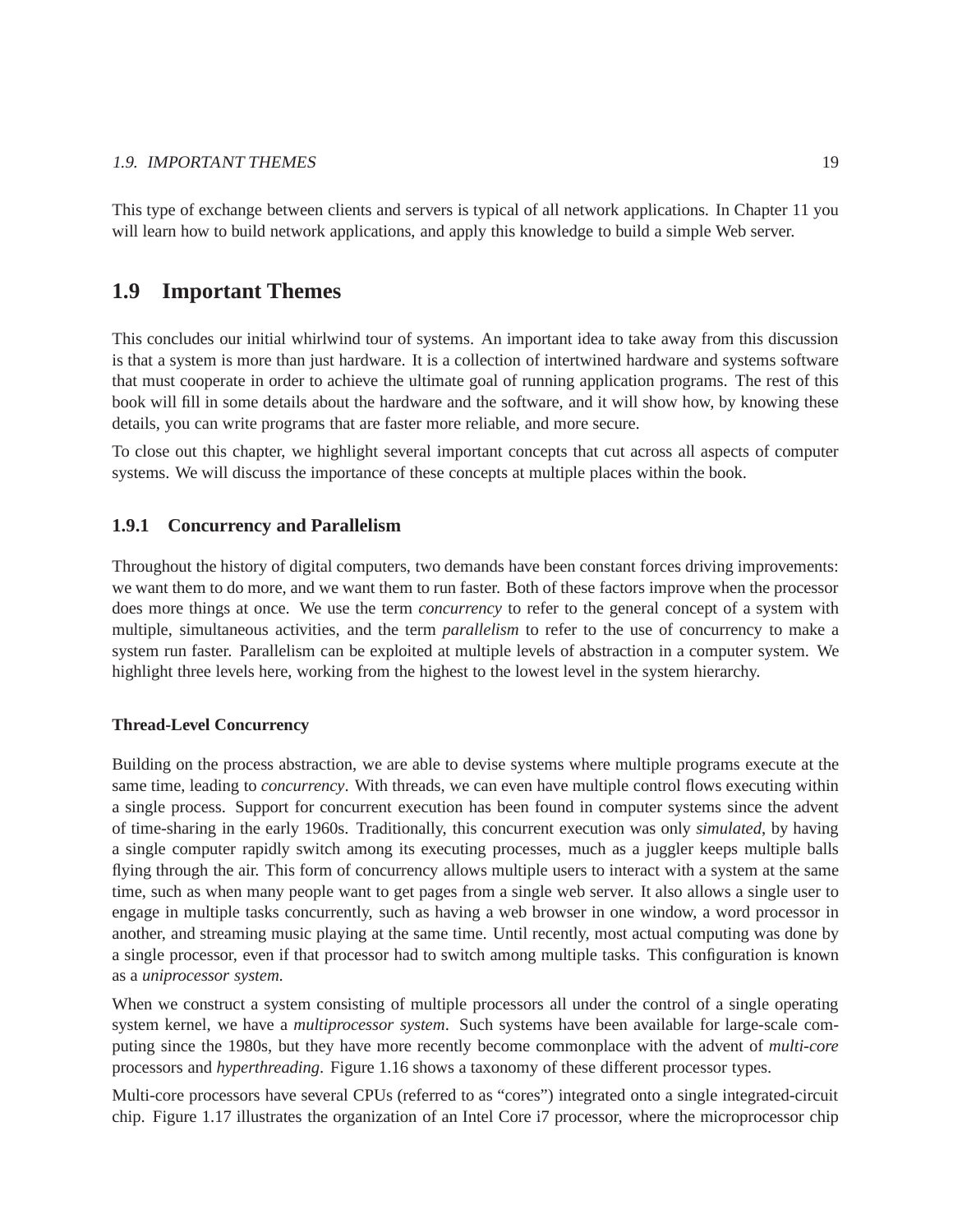All processors

|               | Multiprocessors |                    |  |  |  |  |  |  |
|---------------|-----------------|--------------------|--|--|--|--|--|--|
| Uniprocessors | Multi-<br>core  | Hyper-<br>threaded |  |  |  |  |  |  |

Figure 1.16: **Categorizing different processor configurations.** Multiprocessors are becoming prevalent with the advent of multi-core processors and hyperthreading.



Figure 1.17: **Intel Core i7 organization.** Four processor cores are integrated onto a single chip.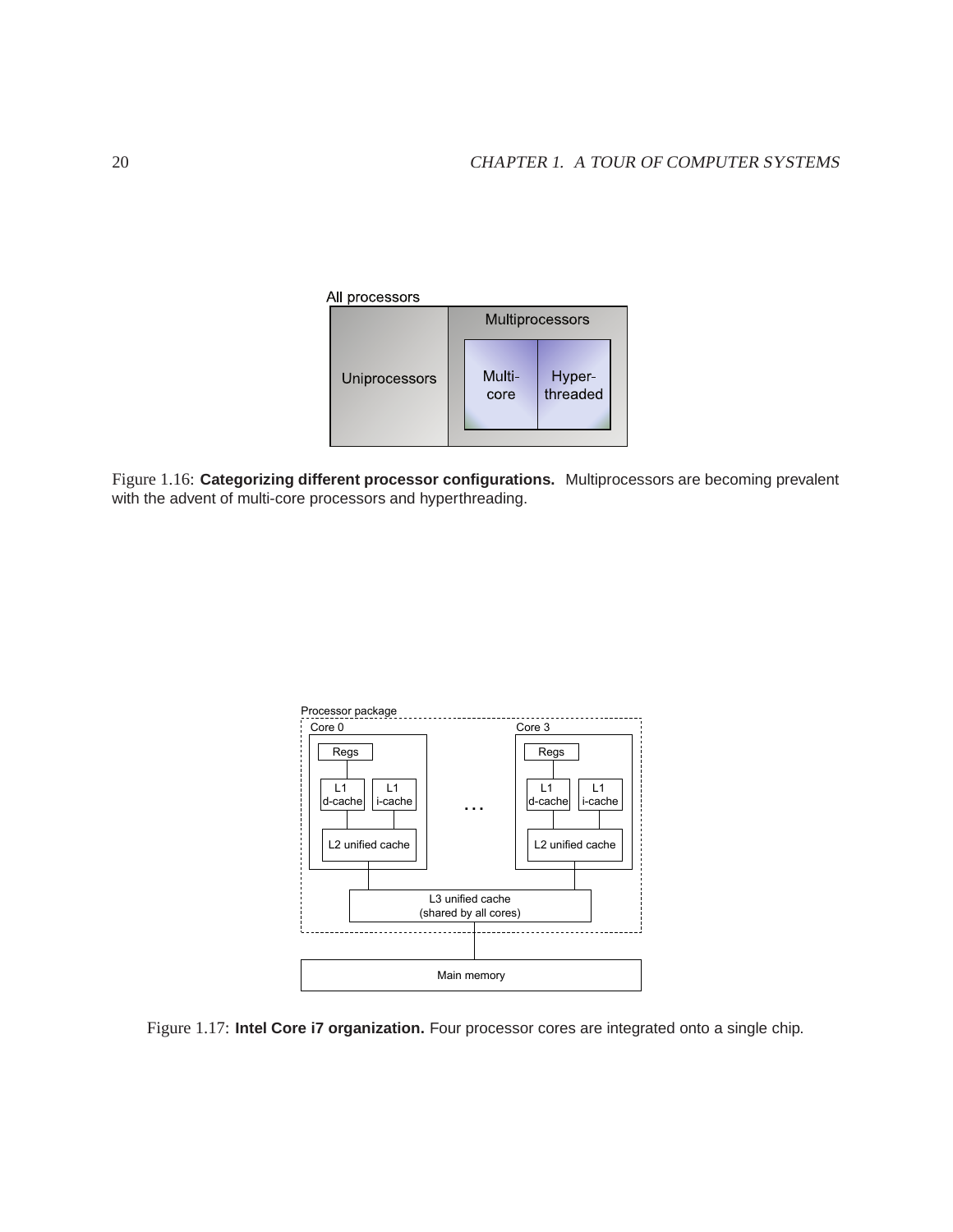### 1.9. IMPORTANT THEMES 21

has four CPU cores, each with its own L1 and L2 caches, but sharing the higher levels of cache as well as the interface to main memory. Industry experts predict that they will be able to have dozens, and ultimately hundreds of cores on a single chip.

Hyperthreading, sometimes called *simultaneous multi-threading* is a technique that allows a single CPU to execute multiple flows of control. It involves having multiple copies of some of the CPU hardware, such as program counters and register files, while having only single copies of other parts of the hardware, such as the units that perform floating-point arithmetic. Whereas a conventional processor requires around 20,000 clock cycles to shift between different threads, a hyperthreaded processor decides which of its threads to execute on a cycle-by-cycle basis. It enables the CPU to make better advantage of its processing resources. For example, if one thread must wait for some data to be loaded into a cache, the CPU can proceed with the execution of a different thread. As an example, the Intel Core i7 processor can have each core executing two threads, and so a four-core system can actually execute eight threads in parallel.

The use of multiprocessing can improve system performance in two ways. First, it reduces the need to simulate concurrency when performing multiple tasks. As mentioned, even a personal computer being used by a single person is expected to perform many activities concurrently. Second, it can run a single application program faster, but only if that program is expressed in terms of multiple threads that can effectively execute in parallel. Thus, although the principles of concurrency have been formulated and studied for over 50 years, the advent of multi-core and hyperthreaded systems has greatly increased the desire to find ways to write application programs that can exploit the thread-level parallelism available with the hardware. Chapter 12 will look much more deeply into concurrency and its use to provide a sharing of processing resources and to enable more parallelism in program execution.

#### **Instruction-Level Parallelism**

At a much lower level of abstraction, modern processors can execute multiple instructions at one time, a property known as *instruction-level parallelism*. For example, early microprocessors, such as the 1978 vintage Intel 8086, required multiple (typically 3–10) clock cycles to execute a single instruction. More recent processors can sustain execution rates of 2–4 instructions per clock cycle. Any given instruction requires much longer from start to finish, perhaps 20 cycles or more, but the processor uses a number of clever tricks to process as many as 100 instructions at a time. In Chapter 4, we will explore the use of *pipelining*, where the actions required to execute an instruction are partitioned into different steps, and the processor hardware is organized as a series of stages, each performing one of these steps. The stages can operate in parallel, working on different parts of different instructions. We will see that a fairly simple hardware design can sustain an execution rate close to one instruction per clock cycle.

Processors that can sustain execution rates faster than one instruction per cycle are known as *superscalar* processors. Most modern processors support superscalar operation. In Chapter 5 we will describe a highlevel model of such processors. We will see that application programmers can use this model to understand the performance of their programs. They can then write programs such that the generated code achieves higher degrees of instruction-level parallelism and therefore runs faster.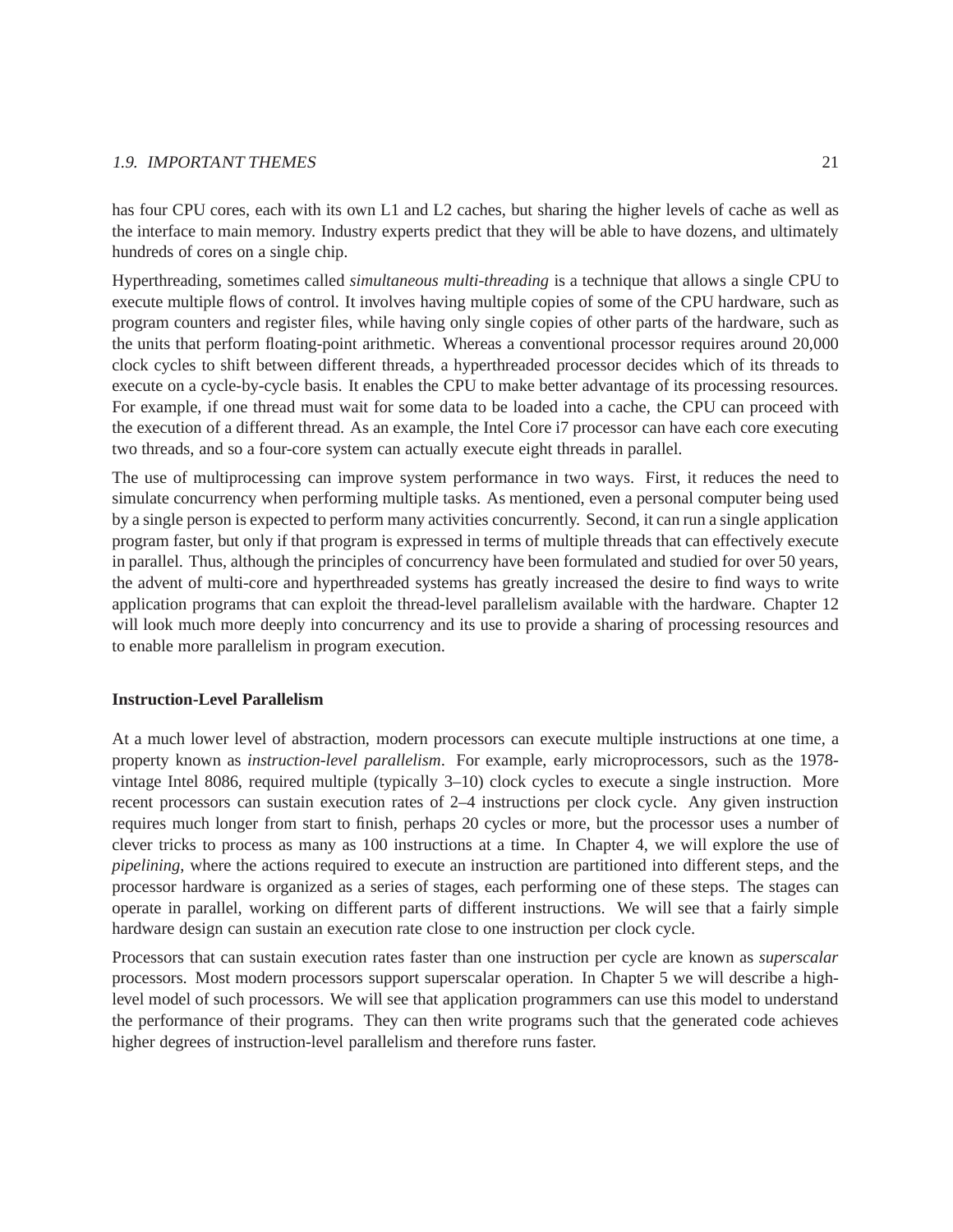### **Single-Instruction, Multiple-Data (SIMD) Parallelism**

At the lowest level, many modern processors have special hardware that allows a single instruction to cause multiple operations to be performed in parallel, a mode known as *single-instruction, multiple-data*, or "SIMD" parallelism. For example, recent generations of Intel and AMD processors have instructions that can add four pairs of single-precision floating-point numbers (C data type  $f$ loat) in parallel.

These SIMD instructions are provided mostly to speed up applications that process image, sound, and video data. Although some compilers attempt to automatically extract SIMD parallelism from C programs, a more reliable method is to write programs using special *vector* data types supported in compilers such as GCC. We describe this style of programming in Web Aside OPT:SIMD, as a supplement to the more general presentation on program optimization found in Chapter 5.

# **1.9.2 The Importance of Abstractions in Computer Systems**

The use of *abstractions* is one of the most important concepts in computer science. For example, one aspect of good programming practice is to formulate a simple application-program interface (API) for a set of functions that allow programmers to use the code without having to delve into its inner workings. Different programming languages provide different forms and levels of support for abstraction, such as Java class declarations and C function prototypes.



Figure 1.18: **Some abstractions provided by a computer system.** A major theme in computer systems is to provide abstract representations at different levels to hide the complexity of the actual implementations.

We have already been introduced to several of the abstractions seen in computer systems, as indicated in Figure 1.18. On the processor side, the *instruction set architecture* provides an abstraction of the actual processor hardware. With this abstraction, a machine-code program behaves as if it were executed on a processor that performs just one instruction at a time. The underlying hardware is far more elaborate, executing multiple instructions in parallel, but always in a way that is consistent with the simple, sequential model. By keeping the same execution model, different processor implementations can execute the same machine code, while offering a range of cost and performance.

On the operating system side, we have introduced three abstractions: *files* as an abstraction of I/O, *virtual memory* as an abstraction of program memory, and *processes* as an abstraction of a running program. To these abstractions we add a new one: the *virtual machine*, providing an abstraction of the entire computer, including the operating system, the processor, and the programs. The idea of a virtual machine was intro-